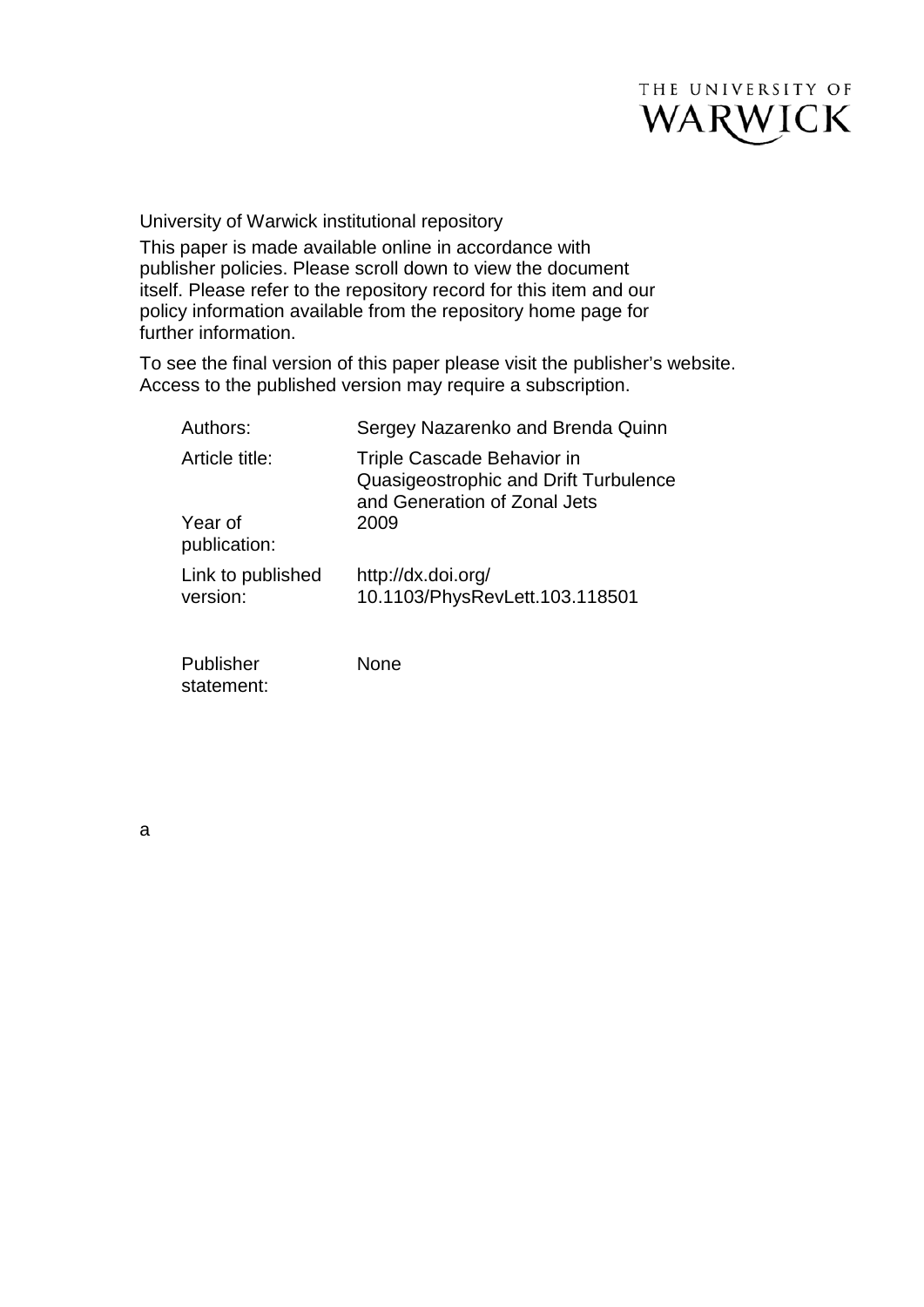# Triple cascade behaviour in QG and drift turbulence and generation of zonal jets

Sergey Nazarenko, Brenda Quinn

Abstract We study quasi-geostrophic turbulence and plasma drift turbulence within the Charney-Hasegawa-Mima (CHM) model. We focus, theoretically and using numerical simulations, on conservation of *zonostrophy* and on its role in the formation of the zonal jets. The zonostrophy invariant was first predicted in  $[1, 2]$  $[1, 2]$  in two special cases – large-scale turbulence and anisotropic turbulence. Papers [\[1,](#page-20-0) [2\]](#page-20-1) also predicted that the three invariants, energy, enstrophy and zonostrophy, will cascade anisotropically into non-intersecting sectors in the *k*-space, so that the energy cascade is "pushed" into the large-scale zonal scales. In the present paper, we consider the scales much less than the Rossby deformation radius and generalise the Fjørtoft argument of [\[1,](#page-20-0) [2\]](#page-20-1) to find the directions of the three cascades in this case. For the first time, we demonstrate numerically that zonostrophy is well conserved by the CHM model, and that the energy, enstrophy and zonostrophy cascade as prescribed by the Fjørtoft argument if the nonlinearity is sufficiently weak. Moreover, numerically we observe that zonostrophy is conserved surprisingly well at late times and the triple-cascade picture is rather accurate even if the initial nonlinearity is strong.

#### 1 Introduction and the model

Zonal jets are prominent features in geophysical fluids, e.g. atmospheres of Jupiter and Saturn [\[4,](#page-20-2) [5,](#page-20-3) [6\]](#page-20-4) and the earths' atmosphere [\[10,](#page-20-5) [3\]](#page-20-6) and oceans [\[3,](#page-20-6) [6,](#page-20-4) [7\]](#page-20-7). Zonal jets have also been observed in fusion plasmas [\[15\]](#page-20-8). Zonal jets are important be-

Sergey Nazarenko

Mathematics Institute, University of Warwick, Gibbet Hill Road, Coventry CV4 7AL, UK, e-mail: <S.V.Nazarenko@.warwick.ac.uk>

Brenda Quinn

Mathematics Institute, University of Warwick, Gibbet Hill Road, Coventry CV4 7AL, UK e-mail: <B.E.Quinn@warwick.ac.uk>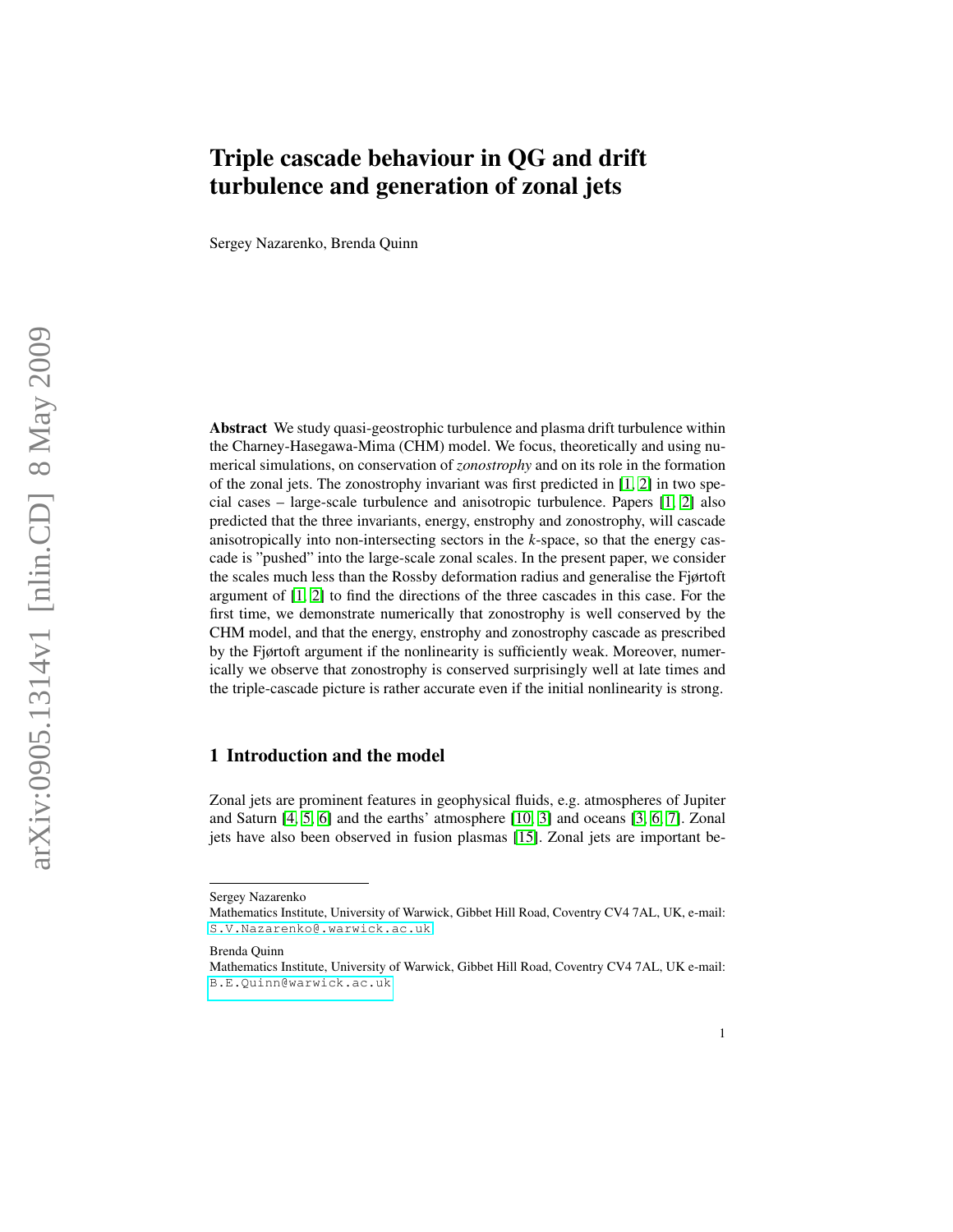cause they can suppress the small-scale turbulence and block the transport in both geophysical settings [\[11\]](#page-20-9) and in plasmas [\[12,](#page-20-10) [14,](#page-20-11) [15\]](#page-20-8).

Two main zonal jet generation mechanisms considered in the literature are the modulational instability [\[16,](#page-20-12) [8,](#page-20-13) [17,](#page-21-0) [9,](#page-20-14) [18,](#page-21-1) [19,](#page-21-2) [20,](#page-21-3) [21\]](#page-21-4) and the anisotropic inverse cascade [\[22,](#page-21-5) [26,](#page-21-6) [23,](#page-21-7) [12\]](#page-20-10). The inverse cascade mechanism brings the energy from initial small-scale turbulence to the large-scale zonal flows in a step-by-step (local in the scale space) transfer mechanism similar to the inverse cascade in 2D Navier-Stokes turbulence [\[24,](#page-21-8) [25\]](#page-21-9). On the other hand, the modulational instability brings energy to the large zonal scales directly, skipping the intermediate scales. It appears to be more relevant if the small-scale turbulence has a narrow initial spectrum, whereas the cascade picture is more accurate when the initial spectrum is broad. We will report on our recent analytical and numerical studies of the modulational instability elsewhere [\[21\]](#page-21-4), whereas the present paper will focus on the turbulent cascades.

The mechanism for an inverse cascade in geophysical quasi-geostrophic (QG) turbulence and in plasma drift turbulence is quite similar to the one of the 2D Navier-Stokes turbulence [\[24,](#page-21-8) [25\]](#page-21-9), but the presence of the beta-effect (non-uniform rotation of geophysical fluids or plasma inhomogeneity) makes this cascade anisotropic leading to condensation into large-scale zonal flows rather than round vortices [\[22,](#page-21-5) [26,](#page-21-6) [23\]](#page-21-7).

In this paper we will follow the approach put forward in papers [\[1,](#page-20-0) [2\]](#page-20-1) which is most relevant (and asymptotically rigorous) when the QG/drift turbulence is weak. In this case the turbulence is dominated by waves which are involved in triad interactions. These three-wave interactions are shown to conserve an additional positive quadratic invariant. This invariant and the other two quadratic invariants, the energy and the potential enstrophy, are involved in a triple cascade process, which can be described via an argument similar to the standard Fjørtoft argument originally developed for the 2D Navier-Stokes turbulence [\[24\]](#page-21-8). It was found that each of the invariants is forced by the other two to cascade into its own anisotropic sector of scales and, in particular, the energy is forced to cascade to long zonal scales. Considering its important role in the zonation process, hereafter we will label the extra invariant as *zonostrophy*.

On the other hand, work [\[1,](#page-20-0) [2\]](#page-20-1) was limited to considering either very large scales (longer than the Rossby deformation radius or the Larmor radius) or to the scales which are already anisotropic and are close to zonal. Besides, the conservation of the extra invariant is based on the weakness of nonlinearity and on the randomness of phases (conditions of validity of the wave kinetic equation), which, even when present initially, can break down later on during the zonation process. Thus, numerical checks of robustness of the zonostrophy conservation were needed, and they have not been done until the work reported in the present paper.

Soon after papers [\[1,](#page-20-0) [2\]](#page-20-1), the zonostrophy invariant was generalized to the whole of the *k*-space in [\[27\]](#page-21-10). This was a significant achievement because the extra invariant of such a kind appeared to be unique for Rossby/drift systems and is not observed in any other known nonlinear wave model [\[28\]](#page-21-11). Besides, its conservation has revealed interesting geometrical properties of the wave dispersion relation [\[28\]](#page-21-11). Unfortunately, the general expression for zonostrophy appeared to have a form for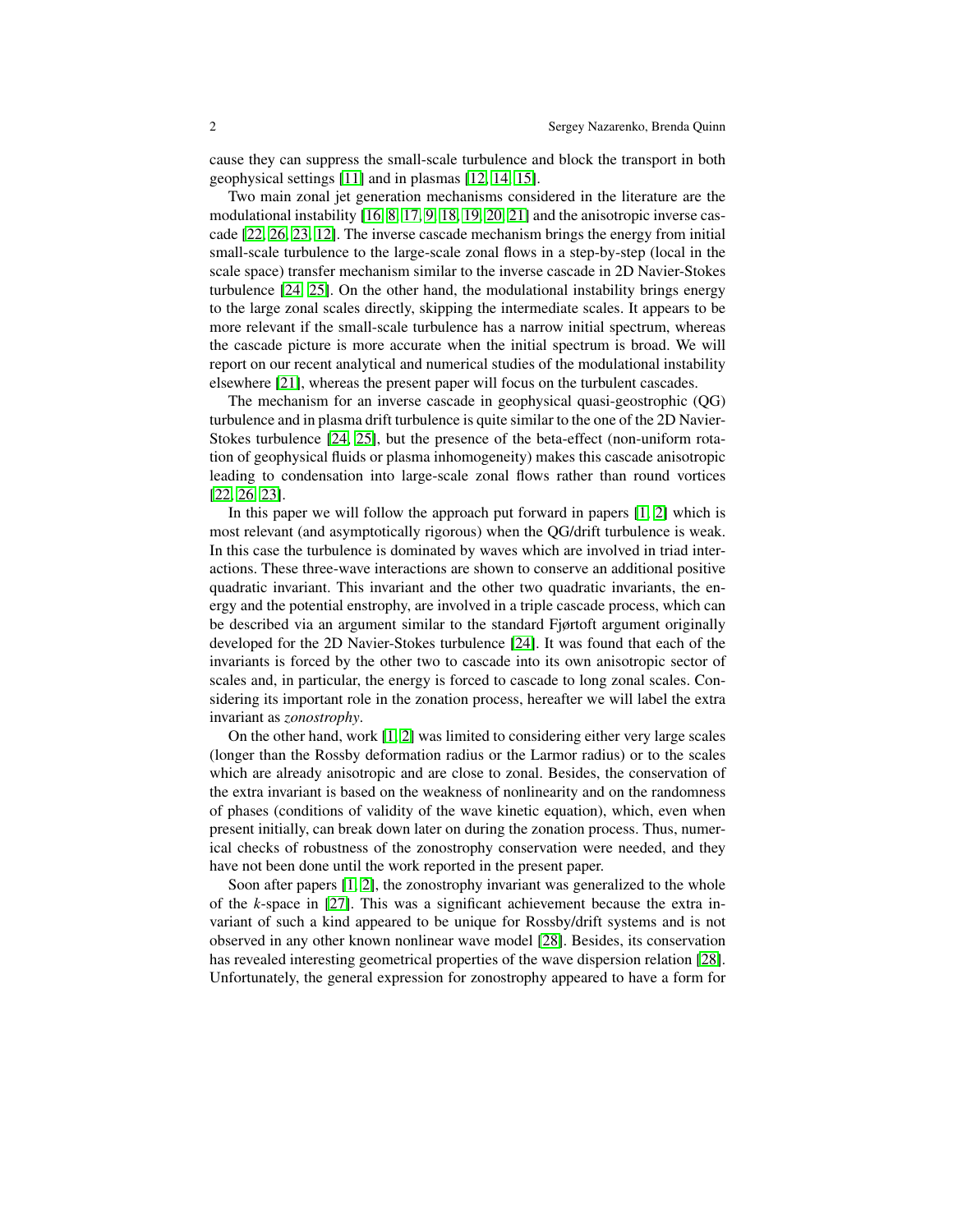which the Fjørtoft argument cannot be used (not scale invariant, not sign-definite). However, an alternative zonation argument was put forward in [\[29\]](#page-21-12).

In the present paper we will focus on the special case when the scales are much smaller than the deformation (Larmor) radius, which is the most important and frequently considered limit (at least in the GFD context). Taking the respective limit in the general zonostrophy expression obtained in [\[27\]](#page-21-10), we obtain the zonostrophy expression for such small-scale turbulence and show that it is positive and scale invariant. The latter observation is extremely important because it means that we can once again apply the generalized Fjørtoft argument developed in [\[1,](#page-20-0) [2\]](#page-20-1), which is done in the present paper. Note that the Figretoft argument of  $[1, 2]$  $[1, 2]$  is somewhat preferential over the argument presented in [\[29\]](#page-21-12) because it predicts not only zonation but also the anisotropic *k*-space flow paths of the three invariants during the zonation process.

Having obtained these analytical predictions, we then proceed to direct numerical simulations (DNS) of the QG/drift turbulence to (i) test the conservation of the zonostrophy for different levels of initial nonlinearity, and (ii) test predictions of the generalized Fjørtoft argument by tracking in time the transfer path of the three invariants in the *k*-space. As a result, we confirm conservation of zonostrophy and its important role in directing the energy to the zonal jet scales.

#### 2 Charney-Hasegawa-Mima model

The reason why geophysical quasi-geostrophic (QG) flows and plasma drift turbulence are often mentioned together (in particular when discussing the zonal jet formation) is that some basic linear and nonlinear properties in these two systems can be described by the same PDE, the Charney-Hasegawa-Mima (CHM) equation [\[30,](#page-21-13) [31\]](#page-21-14):

<span id="page-3-0"></span>
$$
\partial_t \Delta \psi + \beta \partial_x \psi + (\partial_x \psi) \partial_y \Delta \psi - (\partial_y \psi) \partial_x \Delta \psi = 0, \tag{1}
$$

where  $\psi$  is the streamfunction,  $\beta$  is a constant proportional to the gradient of the horizontal rotation frequency or of the plasma density in the GFD and plasma contexts respectively. In the GFD context, the *x*-axis is in the west-east and the *y*-axis is along the south-north directions respectively. In plasmas, the *y*-axis is along the plasma density gradient and the *x*-axis, of course, is transverse to this direction. Here, we consider only small-scale turbulence with scales much smaller than the Rossby deformation radius in GFD and the ion Larmor radius in plasma contexts (this has already been taken into account in the CHM model, [\(1\)](#page-3-0)).

Let us put our system in a periodic square box with side length *L* and introduce the Fourier transform of the streamfunction,

$$
\psi_{\mathbf{k}} = \frac{1}{L^2} \int \psi(\mathbf{x}) e^{-i\mathbf{k} \cdot \mathbf{x}} d\mathbf{x},
$$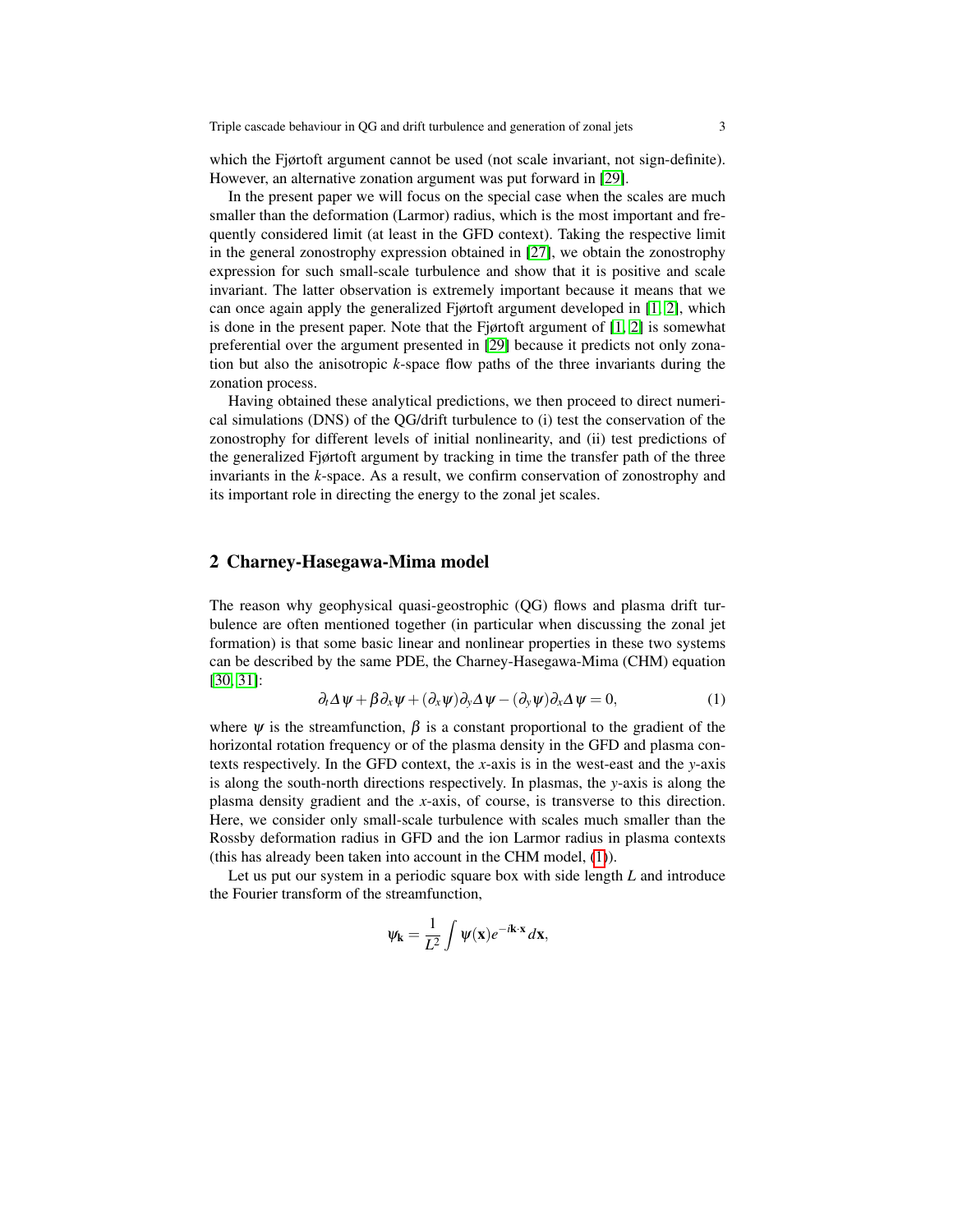where  $\mathbf{k} = (k_x, k_y)$  is a wavevector in the 2D plane. In *k*-space the CHM equation [\(1\)](#page-3-0) becomes:

<span id="page-4-4"></span>
$$
\partial_t \hat{\psi}_k = i \omega_k \hat{\psi}_k + \frac{1}{2} \sum_{k_1 + k_2 = k} T(k, k_1, k_2) \hat{\psi}_{k_1} \hat{\psi}_{k_2}, \qquad (2)
$$

where

$$
\omega_{\mathbf{k}} = -\frac{\beta k_x}{k^2} \tag{3}
$$

is the dispersion relation for the frequency of linear waves (Rossby or drift waves in the GFD and plasma contexts respectively),  $k = |\mathbf{k}|$ , and

$$
T(\mathbf{k}, \mathbf{k}_1, \mathbf{k}_2) = -\frac{(\mathbf{k}_1 \times \mathbf{k}_2)_z (k_1^2 - k_2^2)}{k^2}
$$
 (4)

is a nonlinear interaction coefficient.

# 3 Conservation of energy and enstrophy

It is well known that the CHM equation, [\(1\)](#page-3-0) conserves the energy and the enstrophy which in physical space are defined respectively as

<span id="page-4-0"></span>
$$
E = \frac{1}{2} \int (\nabla \psi)^2 \, d\mathbf{x} \tag{5}
$$

and

<span id="page-4-1"></span>
$$
\Omega = \frac{1}{2} \int (\triangle \psi)^2 \, d\mathbf{x}.\tag{6}
$$

In Fourier space these conserved quantities can be expressed in terms of the wave action

<span id="page-4-2"></span>
$$
n(\mathbf{k}) = \frac{k^4 |\hat{\mathbf{\psi}}_k|^2}{2\beta k_x}.
$$

We have

$$
E = \int |\omega_{\mathbf{k}}| n_{\mathbf{k}} \, d\mathbf{k} \tag{7}
$$

and

<span id="page-4-3"></span>
$$
\Omega = \int k_x n_{\mathbf{k}} \, d\mathbf{k}.\tag{8}
$$

# 4 Conservation of zonostrophy.

The energy and the enstrophy are *exact* invariants of the small-scale CHM model [\(1\)](#page-3-0). *Zonostrophy* is an exact invariant of the *kinetic equation*: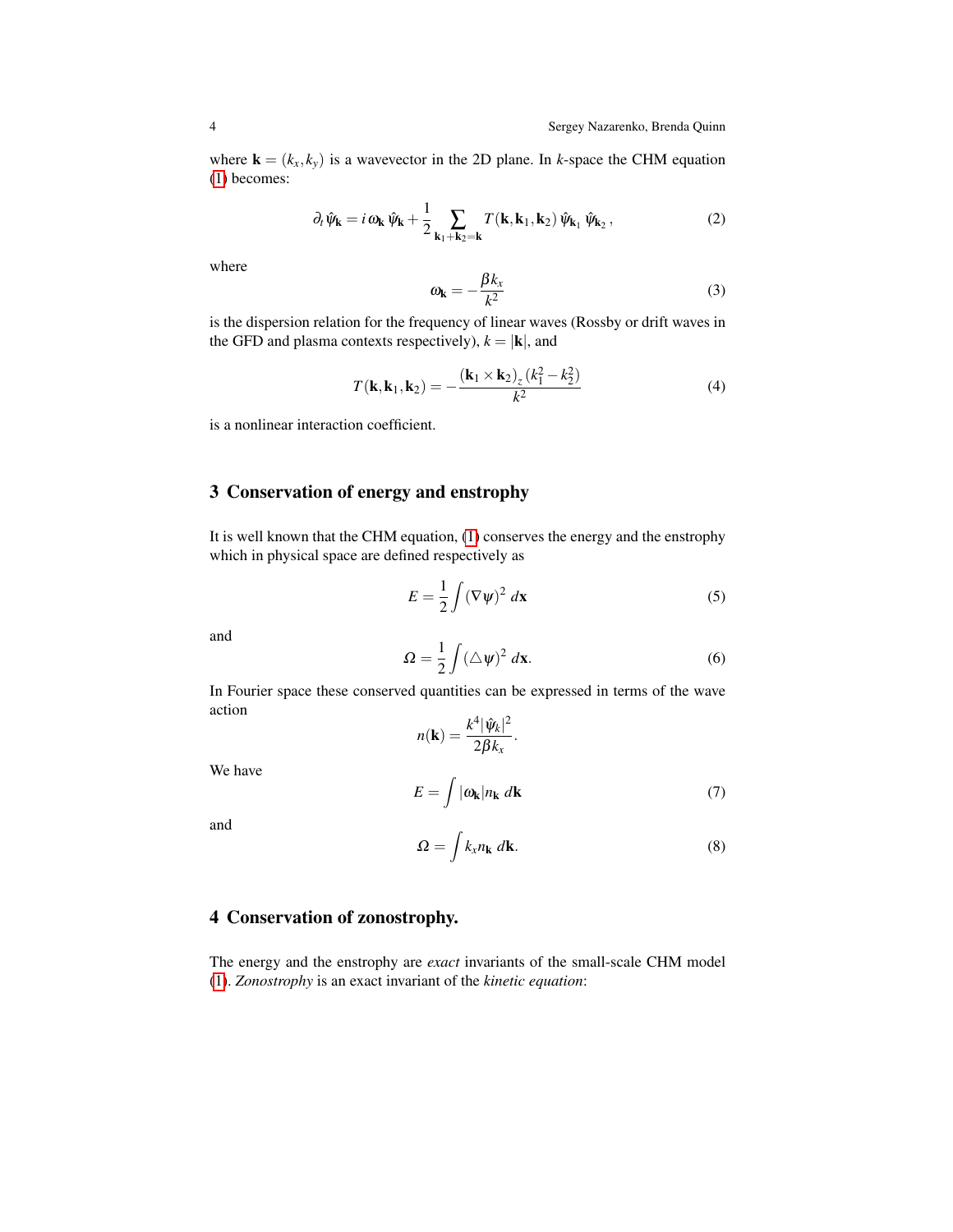Triple cascade behaviour in QG and drift turbulence and generation of zonal jets 5

<span id="page-5-0"></span>
$$
\dot{n}_{\mathbf{k}} = \int \frac{|V_{12k}|^2 \delta(\mathbf{k}_1 + \mathbf{k}_2 - \mathbf{k}) \delta(\omega(\mathbf{k}_1) + \omega(\mathbf{k}_2) - \omega(\mathbf{k})) \times}{[n(\mathbf{k}_1)n(\mathbf{k}_2) - 2n(\mathbf{k})n(\mathbf{k}_1) \operatorname{sign} - n(\mathbf{k})n(\mathbf{k}_2) \operatorname{sign}(k_x k_{2x})] d\mathbf{k}_1 d\mathbf{k}_2},
$$

where

$$
V_{12k} = |k_x k_{1x} k_{2x}|^{1/2} \left( \frac{k_{1y}}{k_1^2} + \frac{k_{2y}}{k_2^2} - \frac{k_y}{k^2} \right).
$$

Thus, it should be clear that the zonostrophy is only proven to be a conserved quantity under the same conditions for which the kinetic equation [\(9\)](#page-5-0) is valid, namely *weak nonlinearity* and *random phases*. It is presently unknown if the zonostrophy conservation extends to a broader range of situations or not. Thus, the numerical tests of zonostrophy conservation are crucial, and this is one of the aims of the present work.

In terms of the wave action spectrum, zonostrophy *Z* can be written as

$$
Z = \int \zeta_{\mathbf{k}} n_{\mathbf{k}} \, d\mathbf{k},\tag{9}
$$

where function  $\zeta_k$  is the density of zonostrophy in the *k*-space which satisfies the triad resonance condition

$$
\zeta(\mathbf{k}) = \zeta(\mathbf{k}_1) + \zeta(\mathbf{k}_2) \tag{10}
$$

for all wavevectors  $\mathbf{k}, \mathbf{k}_1$  and  $\mathbf{k}_2$  which lie on the resonant surface given by the solutions of the wavevector and frequency resonance conditions,

$$
\mathbf{k} = \mathbf{k}_1 + \mathbf{k}_2 \tag{11}
$$

and

$$
\omega(\mathbf{k}) = \omega(\mathbf{k}_1) + \omega(\mathbf{k}_2). \tag{12}
$$

Expressions for  $\zeta_k$  were first found in [\[1,](#page-20-0) [2\]](#page-20-1) in the special cases of large-scale turbulence ( $\rho k \ll 1$  where  $\rho$  is the Rossby deformation radius in GFD or ion Larmor radius in plasmas) and for anisotropic turbulence ( $k_x \ll k_y$ ), after which a general expression was found for all k's in [\[27\]](#page-21-10). This expression is

<span id="page-5-1"></span>
$$
\zeta(\mathbf{k}) = \arctan \frac{k_y + k_x \sqrt{3}}{\rho k^2} - \arctan \frac{k_y - k_x \sqrt{3}}{\rho k^2}.
$$
 (13)

This expression can change sign and it is not a scale-invariant function of the wavevector components, which means that one cannot use the generalized Fjørtoft argument of [\[1,](#page-20-0) [2\]](#page-20-1) to find the cascade directions in such a general case.

To find zonostrophy in the special case of small-scale turbulence (which is considered in the present paper) we have to take the limit  $\rho k \rightarrow \infty$  in the general expression [\(13\)](#page-5-1). It turns out that naively taking limit leads to an already known integral, the energy and one has to go to further orders in the Taylor expansion of [\(13\)](#page-5-1) until we reach an expression which is independent of  $E$  and  $\Omega$ . Interestingly, such an independent invariant appears only in the fifth order, and the derivation details are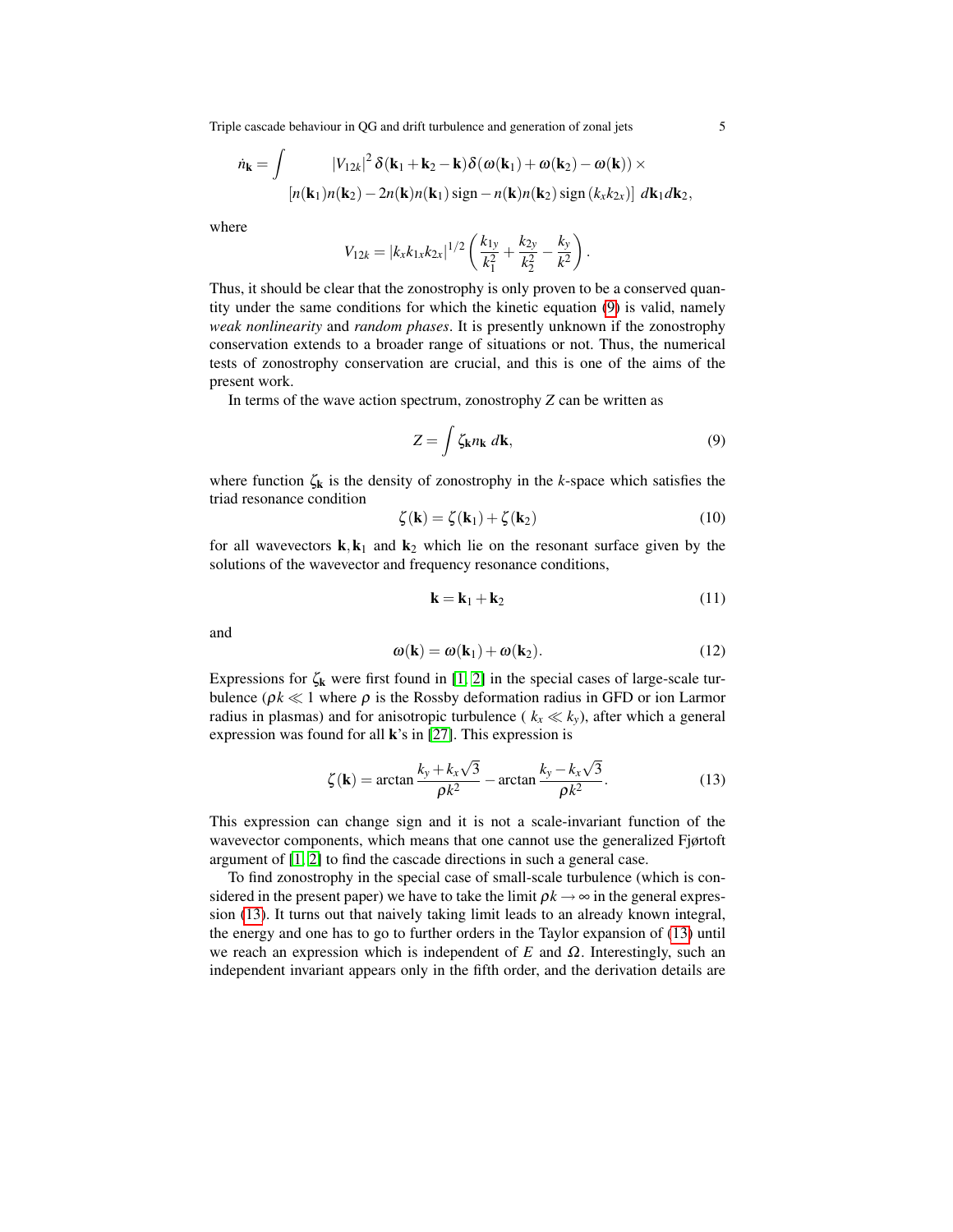given in Appendix A. The result is

<span id="page-6-0"></span>
$$
\tilde{\zeta} = -\lim_{\rho \to \infty} \frac{5\rho^5}{8\sqrt{3}} (\zeta - 2\sqrt{3}\omega/\beta \rho) = \frac{k_x^3}{k^{10}} (k_x^2 + 5k_y^2).
$$
 (14)

The integral [\(9\)](#page-5-0) with the density [\(14\)](#page-6-0) is an exact invariant of the kinetic equation [\(9\)](#page-5-0) and thus it is an *approximate* invariant of the small-scale CHM equation [\(1\)](#page-3-0). Later on we will examine numerically the precision with which this invariant is conserved.

Expression [\(14\)](#page-6-0) for the new invariant in the small-scale limit,  $\rho k \gg 1$ , allows us to explicitly see that the invariant's density is strictly positive and scale-invariant, which is good news because once again one can use the generalized Fjørtoft argument of [\[1,](#page-20-0) [2\]](#page-20-1) to find the cascade directions of the three invariants: the energy, the enstrophy and the zonostrophy.

#### 5 Triple cascade behaviour.

# *5.1 Dual cascades in 2D Navier-Stokes turbulence.*

Before we present the generalized Fjørtoft argument, we will remind the reader of the classical Fjørtoft argument leading to the prediction of the dual cascade behaviour in 2D Navier-Stokes turbulence [\[24\]](#page-21-8). This will be instructive because by now there exists several versions of such an argument and the one we use here is not necessarily the most familiar.



<span id="page-6-1"></span>Fig. 1 Dual cascade behaviour in 2D Navier-Stokes turbulence.

Let us consider 2D turbulence described by the Navier-Stokes equations excited at some forcing scale  $\sim k_0$  and dissipated at very large ( $\sim k_-\ll k_0$ ) and at very small scales ( $\sim k_+ \gg k_0$ ), see Fig. [1.](#page-6-1) The conservative ranges between the forcing scale and the dissipation scales,  $k_-\ll k\ll k_0$  and  $k_0\ll k\ll k_+$  are called the inertial ranges. The two conserved quantities in this case, in the absence of forcing and dissipation, are the energy and the enstrophy which are given by the same expressions as for the small-scale CHM model, namely by [\(5\)](#page-4-0) and [\(6\)](#page-4-1) in the *x*-space and by [\(7\)](#page-4-2) and [\(8\)](#page-4-3) in the *k*-space. In the presence of forcing and dissipation in steady-state turbulence, the rate of production of the energy and the enstrophy by forcing must be exactly the same as the dissipation rates,  $\varepsilon$  and  $\eta$  respectively. Our task now is to determined where exactly *E* and Ω are dissipated, at ∼ *k*<sup>−</sup> or at ∼ *k*+.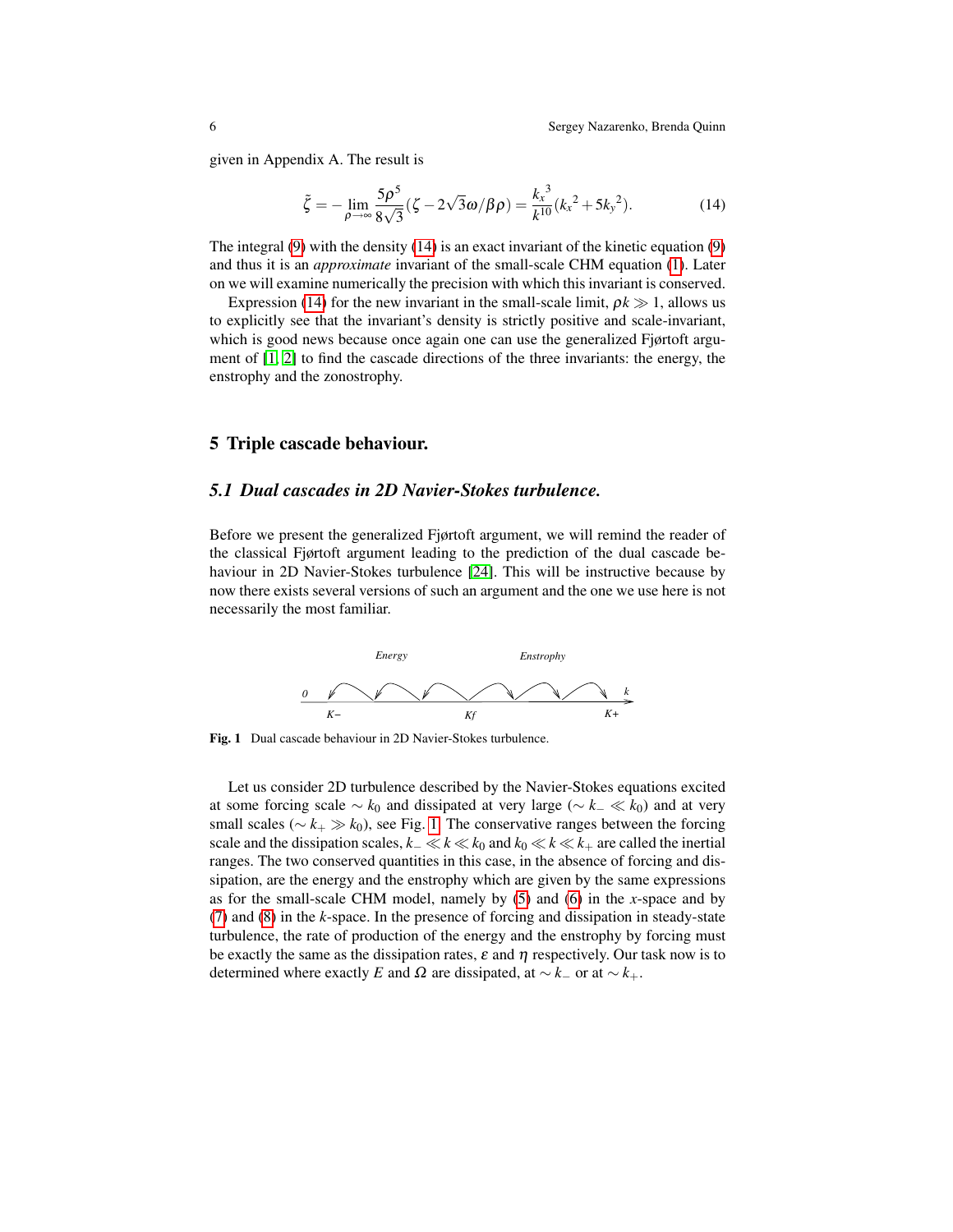Triple cascade behaviour in QG and drift turbulence and generation of zonal jets 7

First, we note that the *k*-space densities of *E* and  $\Omega$  differ by a factor of  $k^2$ , and therefore the energy dissipation rate  $\varepsilon$  is related to the enstrophy dissipation rate  $\eta$ as η ∼ *k*<sup>0</sup> 2 ε. Now, let us suppose *ad absurdum* that at ∼ *k*<sup>+</sup> the energy is dissipated at a rate comparable to the rate of production at the forcing scales, i.e.  $\sim \varepsilon$ . But this would mean that the enstrophy would be dissipated at the rate  $\sim k_+^2 \varepsilon$  which is impossible in steady state since this amount greatly exceeds the rate of the enstrophy production  $η \sim \sim k_0^2 ε$ . Thus we conclude that most of the energy must be dissipated at the scales ∼ *k*−, i.e. that the energy cascade is *inverse* (with respect to its direction in 3D turbulence).

Similarly, assuming *ad absurdum* that most of the enstrophy is dissipated at ∼ *k*<sup>−</sup> would also lead to a conclusion that the amount of energy dissipated is much greater than the energy produced, which is impossible. Therefore, the enstrophy cascade is direct, i.e. it is dissipated at wavenumbers  $\sim k_{+}$  which are greater than the forcing scale  $k_0$ .

#### *5.2 Triple cascades in CHM turbulence.*

From the Fjørtoft argument presented above, the reader should notice that the quantities that determine the cascade directions are the *k*-space densities of the invariants or, more precisely, the scaling of the ratios of these densities with *k*. It is also important that these *k*-space densities are positive (as is the case for  $E, \Omega$  and Z in our situation, see  $(7)$ ,  $(8)$  and  $(14)$ ) because otherwise a large positive and a large negative amount of the same invariant could be produced in different corners of the *k*-space, with the net result zero and the Fjørtoft argument would not work. Further, it is important that all of the invariants have the same scaling with respect to the turbulence intensity so that their ratios are functions of  $k$  and not of the turbulent intensity. This condition is satisfied, for both Navier-Stokes and in the CHM model since  $E, \Omega$  and  $Z$  are linear in  $n_k$ , see [\(7\)](#page-4-2), [\(8\)](#page-4-3) and [\(14\)](#page-6-0).

The ratio of the *k*-space densities of  $\Omega$  and *E* is  $k^2$  which allows us to conclude that Ω must go to  $k \gg k_0$  and *E* must cascade to  $k \ll k_0$ . In other words, each of the invariants cascades to the scales where its density is dominant over the density of the other invariant. This argument is easily generalizable to the CHM model and the respective three invariants,  $E, \Omega$  and  $Z$ . Now we have three invariants, and the cascade picture would necessarily be anisotropic (it is impossible to divide the 2D k-space into three non-intersecting cascade regions in an isotropic way).

Let us suppose that turbulence is produced near  $\mathbf{k}_0 = (k_{0x}, k_{0y})$  and it can be dissipated only in regions which are separated in scales from the forcing scale, i.e. either at  $k \gg k_0$  (short scales), or at  $k_x \ll k_{0x}$  (nearly zonal scales), or at  $k_y \ll k_{0y}$ (nearly meridional scales), see Fig. [\(2\)](#page-9-0). Then each of the invariants (e.g. *E*), must cascade to the scales where its density is dominant over the densities of the other two invariants (e.g. Ω and *Z*). The boundaries between the cascading ranges lie on the curves in the *k*-space where the ratios of the different invariant densities (taken pairwise) remain constant (equal to the respective initial values).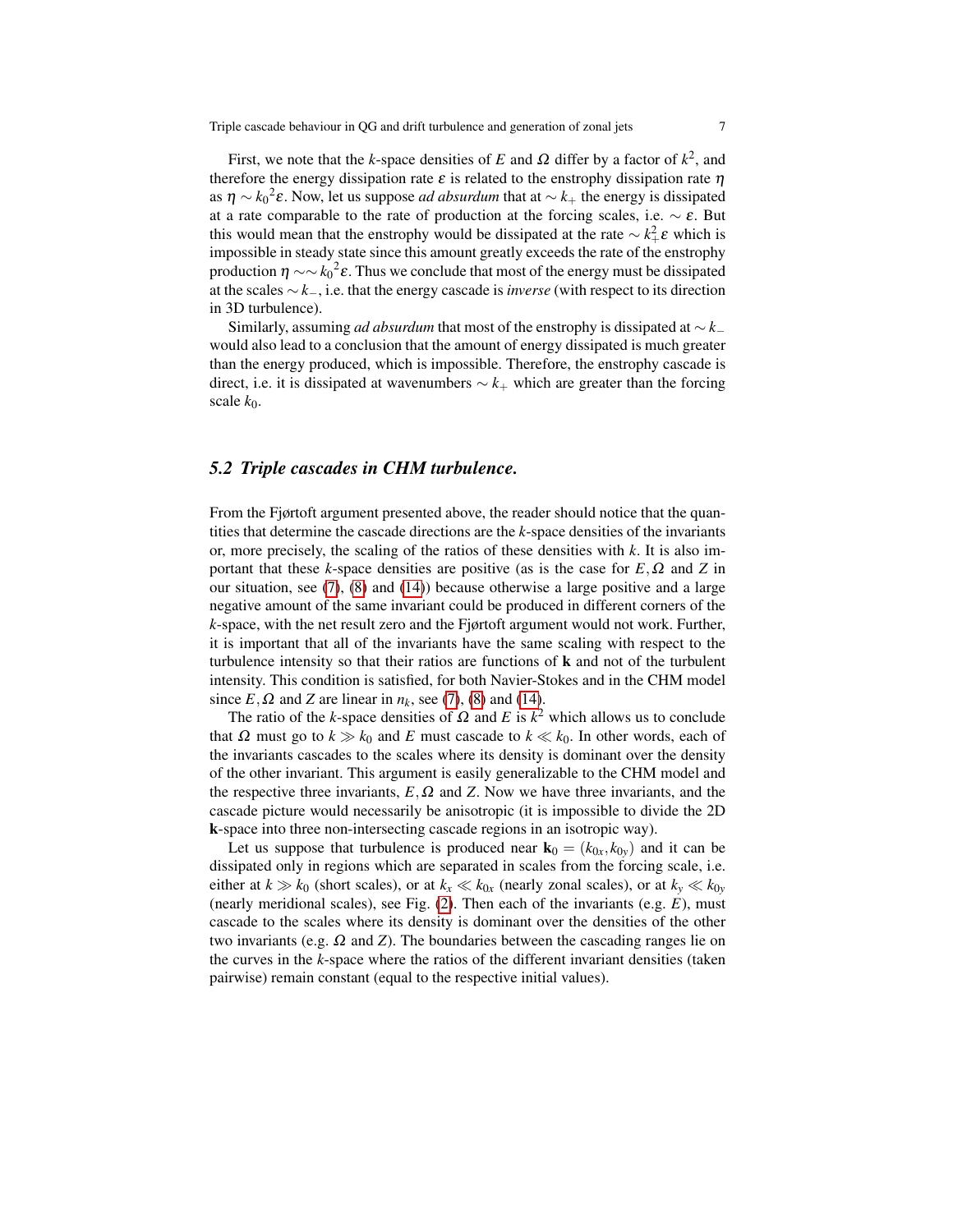We note that because  $k^2 \leq k_x^2 + 5k_y^2 \leq 5k^2$ , and because because the Fjørtoft argument operates only with the strong inequalities ( $\gg$  and  $\ll$  rather than  $>$  and  $>$ ), we can replace the zonostrophy density [\(14\)](#page-6-0) with a simpler expression,

$$
\tilde{\zeta}_{\mathbf{k}} \sim \frac{k_x^3}{k^8}.\tag{15}
$$

Thus we have for the boundaries between the different cascade sectors, see Fig. [\(2\)](#page-9-0):

• *E*/Ω *boundary:* As for the 2D Navier-Stokes turbulence considered before, we have for this boundary separating the energy and the enstrophy cascades,

<span id="page-8-0"></span>
$$
k^2 \sim k_0^2,\tag{16}
$$

(i.e. a circle in the 2D *k*-space,  $k_x^2 + k_y^2 = k_0^2$ .)

•  $E/Z$  *boundary:* Equating the ratio of the energy density  $|\omega_k|$  to the zonostropy density  $k_x^3/k^8$  to the initial value of this ratio, we get for the boundary separating the energy and the zonostrophy cascades,

<span id="page-8-1"></span>
$$
k^3 / k_x \sim k_0^3 / k_{0x}.\tag{17}
$$

•  $\Omega/Z$  *boundary:* Equating the ratio of the enstrophy density  $k_x$  to the zonostropy density  $k_x^3/k^8$  to the initial value of this ratio, we get for the boundary separating the enstrophy and the zonostrophy cascades,

<span id="page-8-2"></span>
$$
k^4/k_x \sim k_0^4/k_{0x}.\tag{18}
$$

The first of these expressions, [\(16\)](#page-8-0), says that (like in 2D turbulence before) the energy must go to larger scales and the enstrophy must go to smaller scales.

The second expression, [\(17\)](#page-8-1), says that the energy must go to the zonal scales,  $k_y \gg k_x$ . Moreover, this expression also poses a particular restriction on the path of the energy to the zonal scales, e.g. for  $k_y \gg k_x$  it should zonate at least as fast as  $k_y = \text{const } k_x^{1/3}$ , see Fig. [\(2\)](#page-9-0).

The last relation, [\(18\)](#page-8-2), is also interesting. Because  $k \ge k_x$ , the curve [\(17\)](#page-8-1) intersects the  $k_x$ -axis at a finite distance,

$$
k_x^* \sim k_0^{4/3} / k_{0x}^{1/3}.
$$
 (19)

We see that the zonostrophy cannot cascade too far to large *k*'s, unless one starts with nearly zonal scales,  $k_{0y} \gg k_{0x}$ . In particular, if  $k_{0y} = k_{0x}$  we have  $k_x^* = 2^{1/6} k_0$ , i.e. the maximal allowed wavenumber for the zonostrohy cascade is practically the same as the initial scale. In other words, in this case the zonostrophy can only cascade to the larger scales.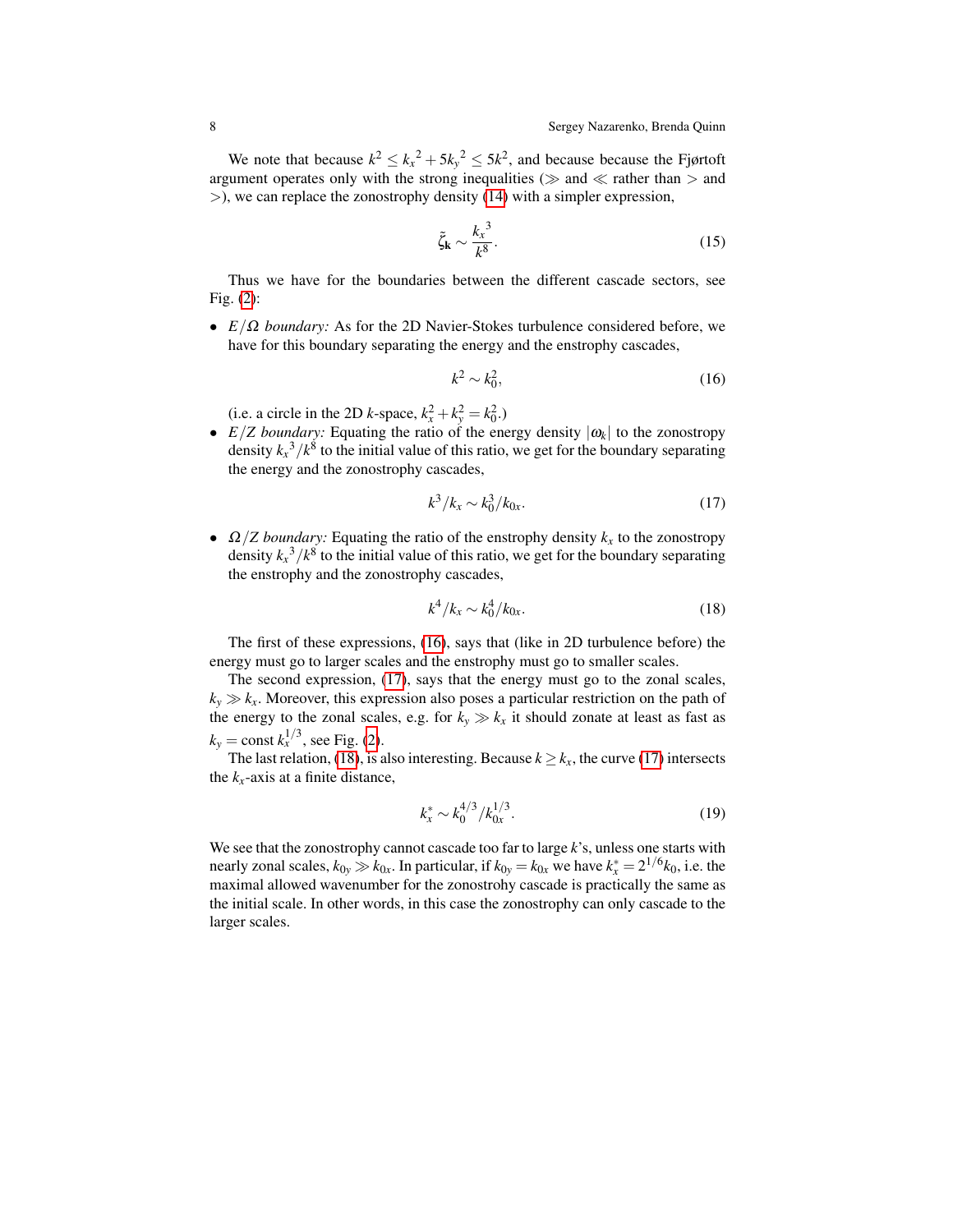

<span id="page-9-0"></span>Fig. 2 Non-intersecting sectors for triple cascade as predicted by the generalized Fjørtoft argument.

#### *5.3 Alternative argument for zonation.*

The generalized Fjørtoft argument presented above was based on the zonostrophy conservation which was proven for the wave kinetic equation and therefore, it is expected to work well for the weakly nonlinear case. However, later we are going to present numerics in which we "push" the formal boundaries of validity and test the performance of the triple cascade picture in the case when the initial nonlinearity is strong.

Because we are going to consider cases with strong nonlinearity, we would like to mention an alternative argument for zonation which makes sense when the initial turbulence is strong. Suppose that turbulence is forced strongly at large *k*'s, so strongly that the linear term is negligible compared to the nonlinear one in the CHM equation [\(1\)](#page-3-0). Since the linear term is the only source of anisotropy in the CHM model, the system is expected to build an isotropic inverse energy cascade identical to one of the 2D Navier-Stokes turbulence. As the inverse cascade progresses toward the larger scales, the linear dynamics  $(\beta$ -effect) become more and more important. A well-known boundary exists which defines the crossover from strong to weak turbulence, dominated by weakly nonlinear waves. This boundary is defined by the transitional wavenumber where the characteristic times of the linear and the nonlinear dynamics become equal. As it follows from the above speculation about the inverse cascade, the scaling for the nonlinear time has to be taken from a Kolmogorov-type estimate,  $\tau_{NL} \sim (\varepsilon k^2)^{-1/3}$  and the linear time is just the inverse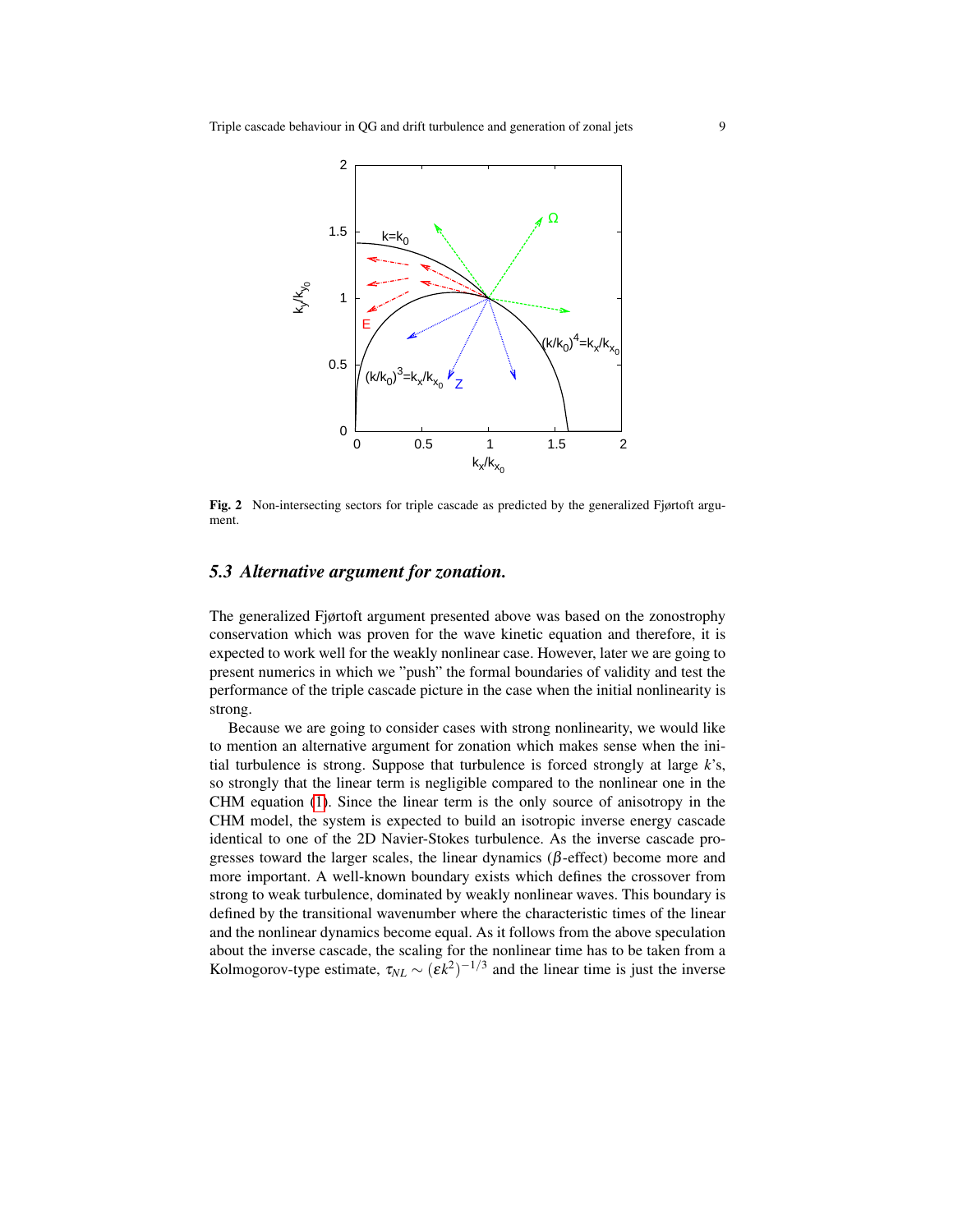wave frequency,  $\tau_L = k^2/(\beta k_x)$ . Equating  $\tau_{NL}$  and  $\tau_L$  we get

<span id="page-10-1"></span>
$$
k^8 = k_\beta^5 k_x^3,
$$
 (20)

where  $k_{\beta} = (\beta^3/\varepsilon)^{1/5}$ . This curve is plotted in Fig. [\(3\)](#page-10-0) and it is the well-known 'dumb-bell' or 'lazy 8' curve [\[32,](#page-21-15) [33\]](#page-21-16). For the modes which lie outside the curve, isotropic turbulence is the dominant process, whereas for those modes inside the dumb-bell, anisotropic Rossby wave turbulence is the dominant process.



<span id="page-10-0"></span>Fig. 3 Dumb-bell curve in the Fourier space defining crossover from strong to weak turbulence.

The alternative zonation argument is based on the observation that weak wave turbulence is much less efficient in supporting the energy cascade than the strongly nonlinear interactions. Thus one can suppose that the energy cascade does not penetrate inside of the dumb-bell curve, but rather, it turns and continues along this curve to the larger scales. This condition that the linear and the nonlinear times are balanced *scale-by-scale* could be called a "critical balance', in analogy with similar arguments about the critical balance state discussed in MHD turbulence [\[34\]](#page-21-17).

The critical balance picture would mean that the energy cascade path of zonation would be given by expression [\(20\)](#page-10-1), which incidentally is very close to the path predicted by the Fjørtoft argument [\(17\)](#page-8-1), if  $k_0 \sim k_\beta$  (the power 3/8 indeed very close to  $1/3$ ).

A closer look reveals that the alternative zonation argument is actually not so "alternative" as it does not contradict our generalized Fjørtoft argument based on the zonostrophy concentration. Indeed, if the energy followed a path through the scales at which the linear and the nonlinear timescales balance then the zonostrophy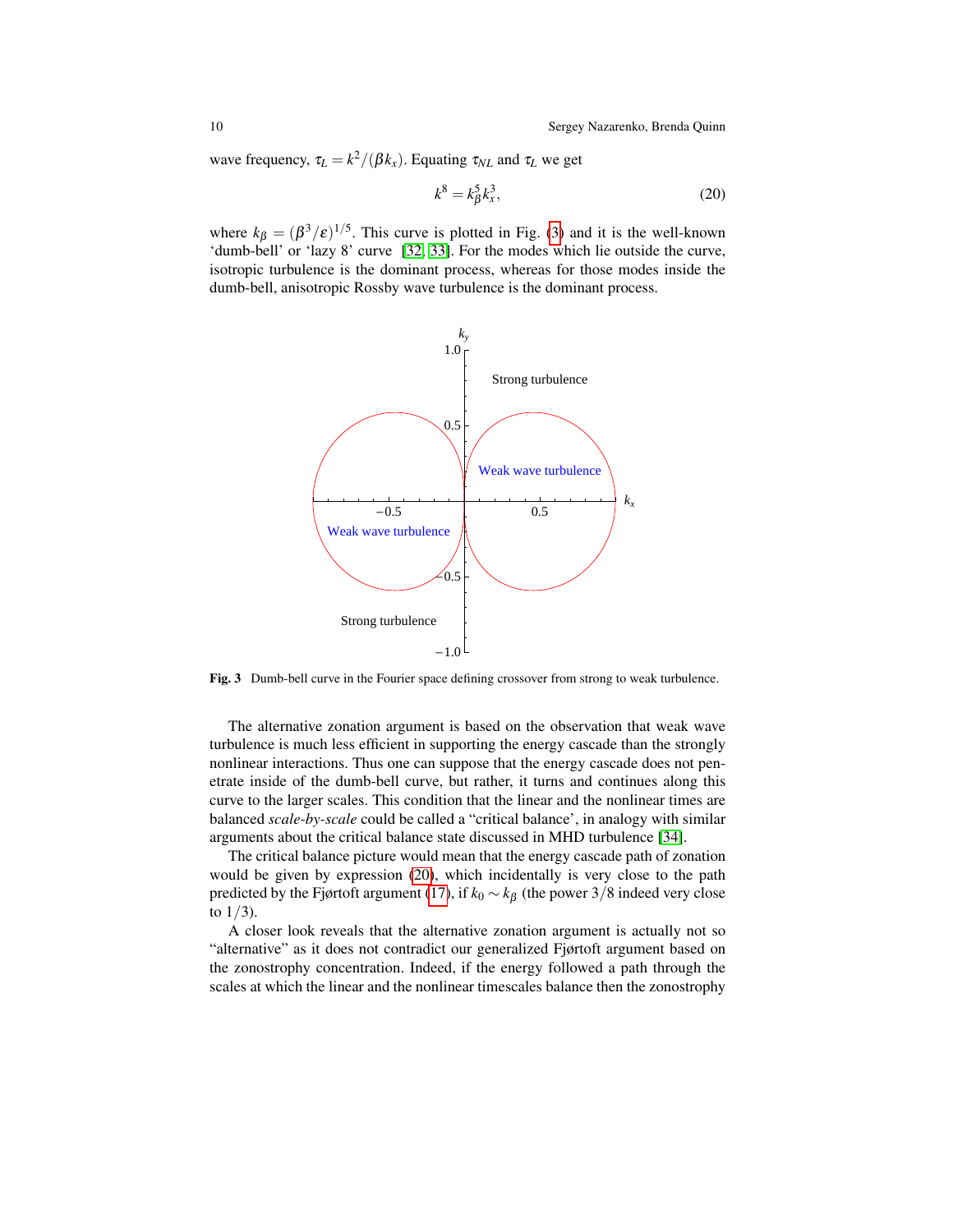would flow below this path, i.e. to the weakly nonlinear scales. Thus, the zonostrophy would be supported at the weakly nonlinear scales and therefore would be conserved (even though both the energy and the enstrophy would be supported in the intermediately and strongly nonlinear scales in this case). But then all the three invariants are conserved (no need for weak nonlinearity for conservation of *E* and Ω) and the generalized Fjørtoft argument is once again valid.

One should also keep in mind that for the dumb-bell curve the estimation of the shape is only approximate because it is based on the expression for  $\tau_{NL}$  which is valid, strictly speaking, only at *k*'s which are much greater than the dumb-bell (i.e. in the region of the isotropic inverse cascade). With this observation, we can put together the "kinematic" view of the Fjørtoft argument and the "dynamic" critical balance condition, and suggest that:

- Invariants *E*, Ω and *Z* cascade in the sectors prescribed by the generalized Fjørtoft argument, i.e. [\(16\)](#page-8-0), [\(17\)](#page-8-1) and [\(18\)](#page-8-2).
- The energy cascade follows a path along the scales at which  $\tau_{NL} \sim \tau_L$  which lies somewhere in the sector [\(17\)](#page-8-1) and which does not strictly follow the dumb-bell prescription [\(20\)](#page-10-1) (because of the unprecise definition of the dumb-bell discussed above).
- This picture is of course preceded by the usual isotropic inverse cascade of *E* in the case when the initial turbulence is very strong.

We emphasize that in this section we only considered the case when the initial turbulence is strong. If the initial turbulence is weak, i.e. well within the dumb-bell, then the energy cascade path remains in the weakly nonlinear scales (at least for a while) rather than lie on the dumb-bell curve.

Now we will proceed to testing our theoretical predictions about the conservation of the zonostrophy and the triple cascade behavior via numerical simulations of the CHM equation in the Fourier space, Eqn [\(2\)](#page-4-4).

## 6 NUMERICAL STUDY

A pseudospectral code has been written to solve equation [\(2\)](#page-4-4). No dissipation is used and the initial condition is given by

$$
\hat{\psi}_{\mathbf{k}}|_{t=0} = Ae^{(\frac{|\mathbf{k}-\mathbf{k}_0|^2}{k_*^2} + i\phi_{\mathbf{k}})} + \text{image},\tag{21}
$$

where  $k_0$  and  $k_*$  are constants and  $\phi_k$  are random independent phases, and by "image" we mean the mirror-reflected spectrum with respect to the  $k_x$  axis. Note that only the semi-plane  $k_x \geq 0$  was used in our computations because of the symmetry  $\hat{\psi}_{\textbf{k}} = \hat{\psi}_{\textbf{k}}^*$  arising from the fact that the streamfunction  $\psi$  in the CHM equation [\(1\)](#page-3-0) is a real function.

We opted to simulate such an evolving non-dissipative system rather than a forced/dissipated steady-state turbulence considered by the Fjørtoft argument be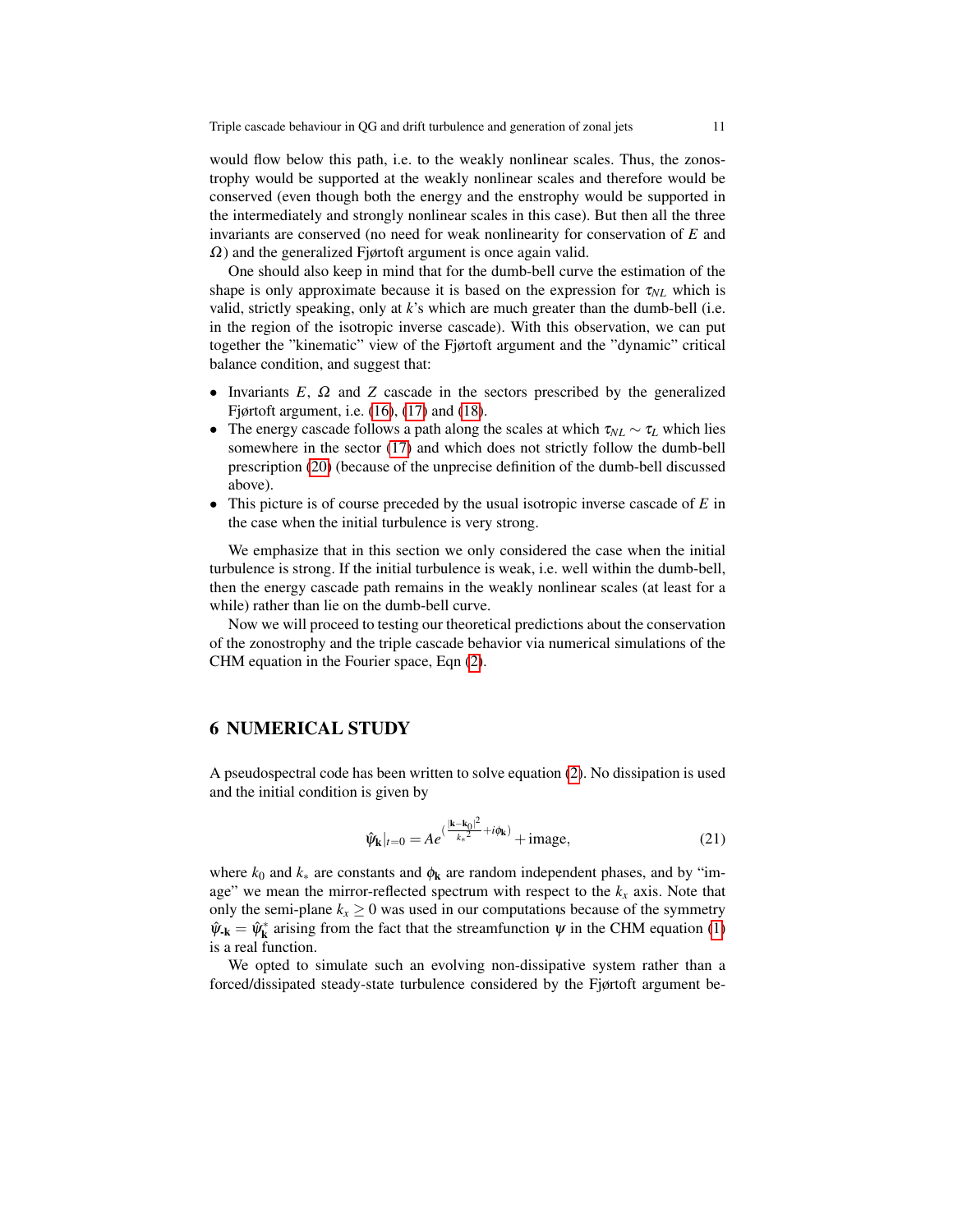cause it appears to be more physically relevant (since there appears to be no physically meaningful dissipation acting selectively on nearly zonal and nearly meridional scales only). Yet, we hope that the cascade picture obtained via the Fjørtoft argument is meaningful for such decaying turbulence too, similar to what appears to be the case e.g. in the 2D Navier-Stokes turbulence.

Of course, when calculating a non-dissipative system one has to be aware of the possible bottleneck accumulation of turbulence near the maximum wavenumber after the turbulent front reaches these scales. Thus we make sure to stop our simulations before this happens.

# *6.1 Centroids*

To quantify the cascades of the energy, enstrophy and zonostrophy in the timeevolving non-dissipative turbulence we introduce the *centroids* ("centres of mass") of the total of each invariant defined respectively as follows,

<span id="page-12-1"></span>
$$
\mathbf{k}_E(t) = \frac{1}{E} \int \mathbf{k} k^2 |\hat{\mathbf{\Psi}}_k|^2 d\mathbf{k},
$$
 (22)

<span id="page-12-2"></span>
$$
\mathbf{k}_{\Omega}(t) = \frac{1}{\Omega} \int \mathbf{k} k^4 |\hat{\mathbf{\psi}}_k|^2 d\mathbf{k},\tag{23}
$$

<span id="page-12-3"></span>
$$
\mathbf{k}_{Z}(t) = \frac{1}{Z} \int \mathbf{k} \frac{k_{x}^{4}}{k^{6}} (k_{x}^{2} + 5k_{y}^{2}) |\hat{\mathbf{\psi}}_{k}|^{2} d\mathbf{k}.
$$
 (24)

Of course, it is not *apriori* clear if the Fjørtoft argument formulated for the steady-state forced/dissipated turbulence has a predictive power for the trajectories of the centroids in the *k*-space. In the present paper we "experimentally" verify that this is indeed the case.

For the 2D Navier-Stokes (Euler), it is actually possible to recast the Fjørtoft argument for the non-dissipative evolving turbulence directly in terms of the centroids in a rigorous way, see Appendix B. However, the structure of the CHM is more involved and it is not clear if one can produce a generalized Fjørtoft's argument for the triple cascades in terms of the centroids in a rigorous way. This is certainly an interesting question to be addressed in future.  $<sup>1</sup>$  $<sup>1</sup>$  $<sup>1</sup>$ </sup>

<span id="page-12-0"></span><sup>&</sup>lt;sup>1</sup> We have been able to find some of the relevant inequalities in terms of the centroids, but most of the conditions restricting the triple cascade sectors are still missing.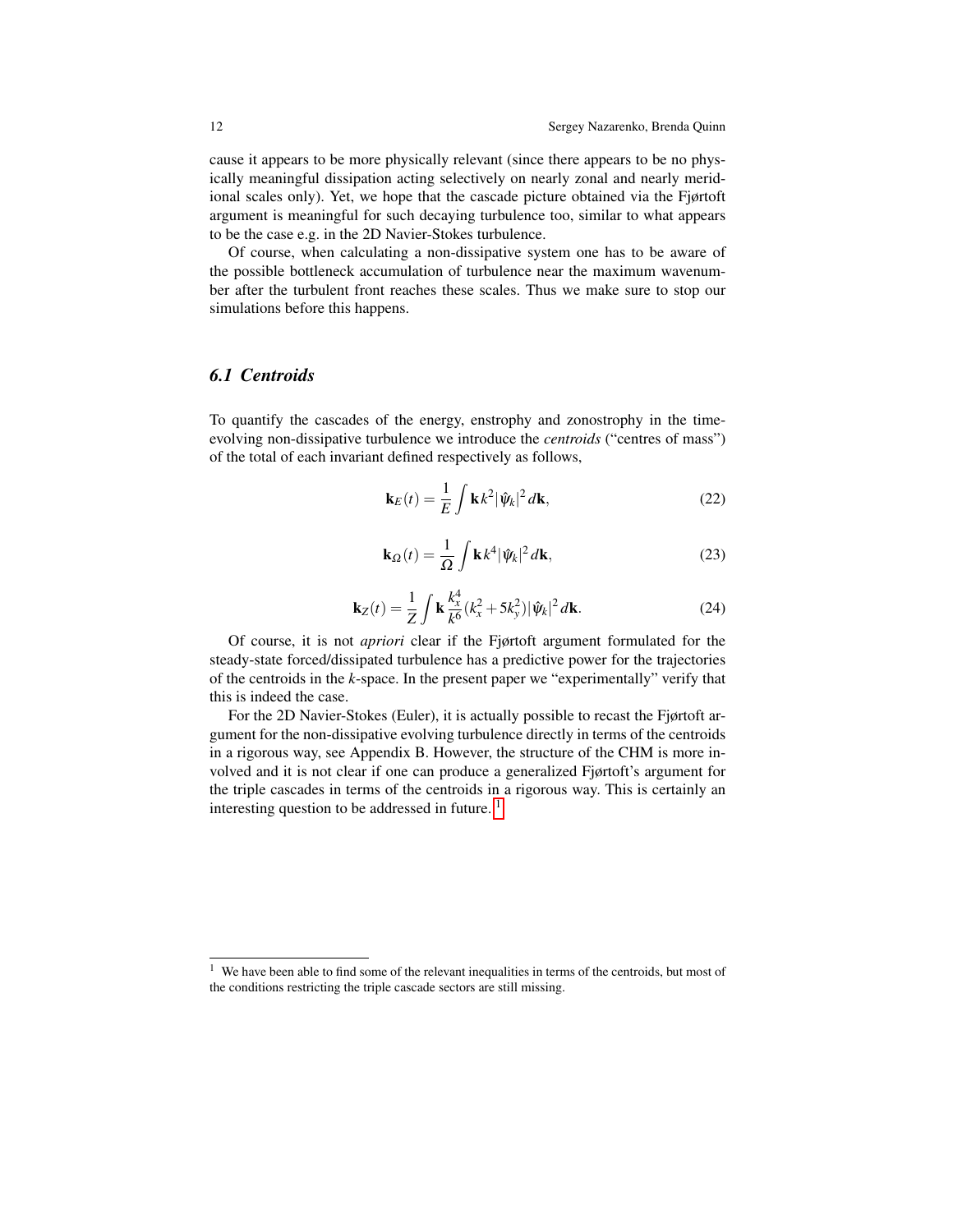# *6.2 Settings for the weakly nonlinear and the strongly nonlinear runs.*

We have chosen two sets of parameters to be used in two runs corresponding to weak and strong initial nonlinearities respectively.

The weakly nonlinear and the strongly nonlinear runs were performed at resolutions  $512^2$  and  $1024^2$  respectively. This is because the weakly nonlinear systems evolve much slower that the strongly nonlinear ones and one has to compute them for much longer. Correspondingly, the centre of the initial spectrum and its width were chosen to be  $\mathbf{k}_0 = (20, 20)$  and  $k_* = 8$  in the weakly nonlinear run and  $\mathbf{k_0} = (40, 40)$  and  $k_* = 16$  in the strongly nonlinear run.

The initial amplitudes in the weakly nonlinear and the strongly nonlinear runs are  $A = 10^{-6}$  and  $A = 5 \times 10^{-7}$  respectively. Determining the relevant degree of nonlinearity  $\sigma$  that corresponds to these initial conditions is tricky. One can directly estimate the linear and the nonlinear terms in the Eqn [\(2\)](#page-4-4) and take into account the fact that there will be statistical cancellations in the sum of the nonlinear term due to the random phases, i.e. schematically

$$
\left|\sum_{j=1}^N \text{individual-term}_j\right| \sim \sqrt{N} \text{ |individual-term |}.
$$

This way we get an estimate

$$
\sigma \sim \frac{2\sqrt{2\pi}k_0^3k_*A}{\beta},\qquad(25)
$$

which gives  $\sigma \sim 0.09$  for the weakly nonlinear run and  $\sigma \sim 0.7$  for the strongly nonlinear run. However, it is likely that in the strongly nonlinear case the phases will quickly become correlated to a certain degree. Evaluating the nonlinear term in the extreme case when the phases are totally coherent would give an extra factor In the extreme case when the phases are totally conerent would give an extra factor of  $\sqrt{N}$  ∼ 2 $\sqrt{\pi k_*^2}$  ∼ 100, so we would have for the strongly nonlinear run σ ∼ 70, which obviously is an overestimate. From common sense, in a non-rigorous way, we believe that the true relevant value for  $\sigma$  in this case is closer to the random-phase estimate, but perhaps slightly higher, e.g.  $\sigma \sim 1-2$ , which is approximately "on the dumb-bell".

#### *6.3 Weakly Nonlinear Case*

For this case, the degree of nonlinearity is weak,  $\sigma \sim 0.09$ , so that the initial turbulence is well within the dumb-bell. Fig. [\(4\)](#page-14-0) shows the conservation of each invariant. Because of the slow weakly nonlinear evolution, any quantity proportional to the turbulent intensity could look "conserved", so to demonstrate the true conservation of the zonostrophy we plot its time evolution along with a non-conserved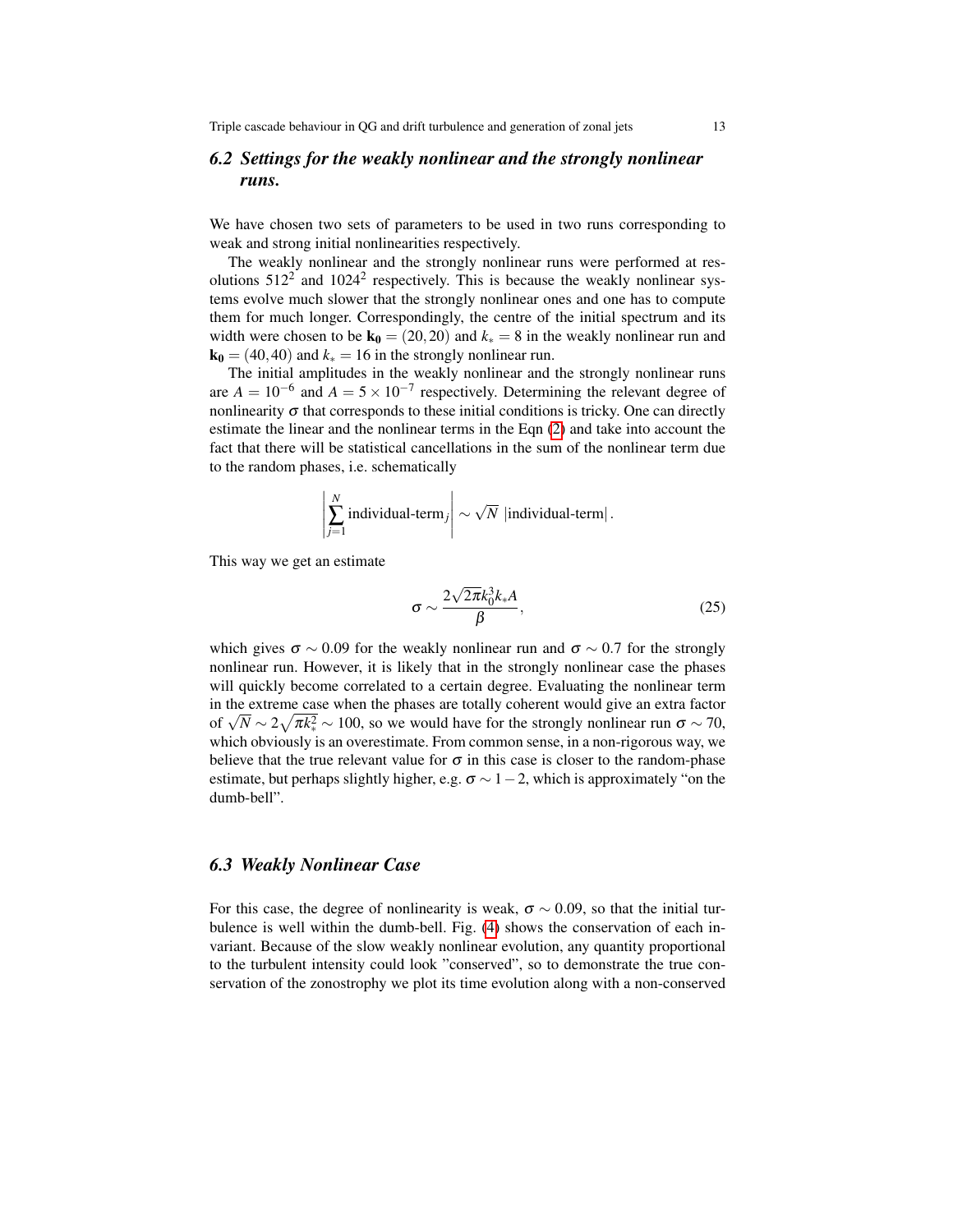quantity,  $\int \psi^2 d\mathbf{x}$ . It is clear that all three invariants,  $E, \Omega$  and *Z* are well conserved. Namely, the energy is conserved within 0.01%, the enstrophy - within 0.15% and the zonostrophy is conserved within 1 %. Note that this is a first numerical demonstration of the conservation of the zonostrophy invariant. We remind the reader that *Z* is precisely conserved by the wave kinetic equation [\(9\)](#page-5-0) and therefore its conservation by the dynamical CHM equation [\(2\)](#page-4-4) is subject to the applicability conditions of this kinetic equation, namely the weak nonlinearity and the random phases. It is not *apriori* clear how well these conditions are satisfied throughout the *k*-space (particularly near the zonal scales).

The cascade directions for  $E, \Omega$  and  $Z$  are plotted in Fig. [\(5\)](#page-15-0) in terms of the paths followed by the respective centroids, [\(22\)](#page-12-1), [\(23\)](#page-12-2) and [\(24\)](#page-12-3). Note that for convenience we normalize the centroids to their initial values,  $k_{E0}^c$ ,  $k_{\Omega 0}^c$  and  $k_{Z0}^c$  (which are different from  $k_0$ ) so that the centroid paths start from the same point in Fig. [\(5\)](#page-15-0).

In Fig.  $(5)$  we see that each invariant cascades well into its predicted sector. Interestingly, the enstrophy and the zonostrophy paths are well inside their respective cascade sectors, whereas the energy follows the boundary of its sector with the zonostrophy sector. One should remember, however, that the boundaries between the sectors are not sharp because the Fjørtoft argument operates with strong inequalities  $(\ll$  and  $\gg$  rather than  $\lt$  and  $\gt$ ).



<span id="page-14-0"></span>Fig. 4 Conservation of energy, enstrophy and zonostrophy for the weakly nonlinear case. Nonconserved quantity  $\Psi^2$  also shown.

Three successive frames of the energy spectrum in the 2D *k*-space along with the *x*-space frames of vorticity distributions at the same moments of time for the weak nonlinearity case are shown in Fig. [\(8\)](#page-18-0). The initial spectrum, which represents a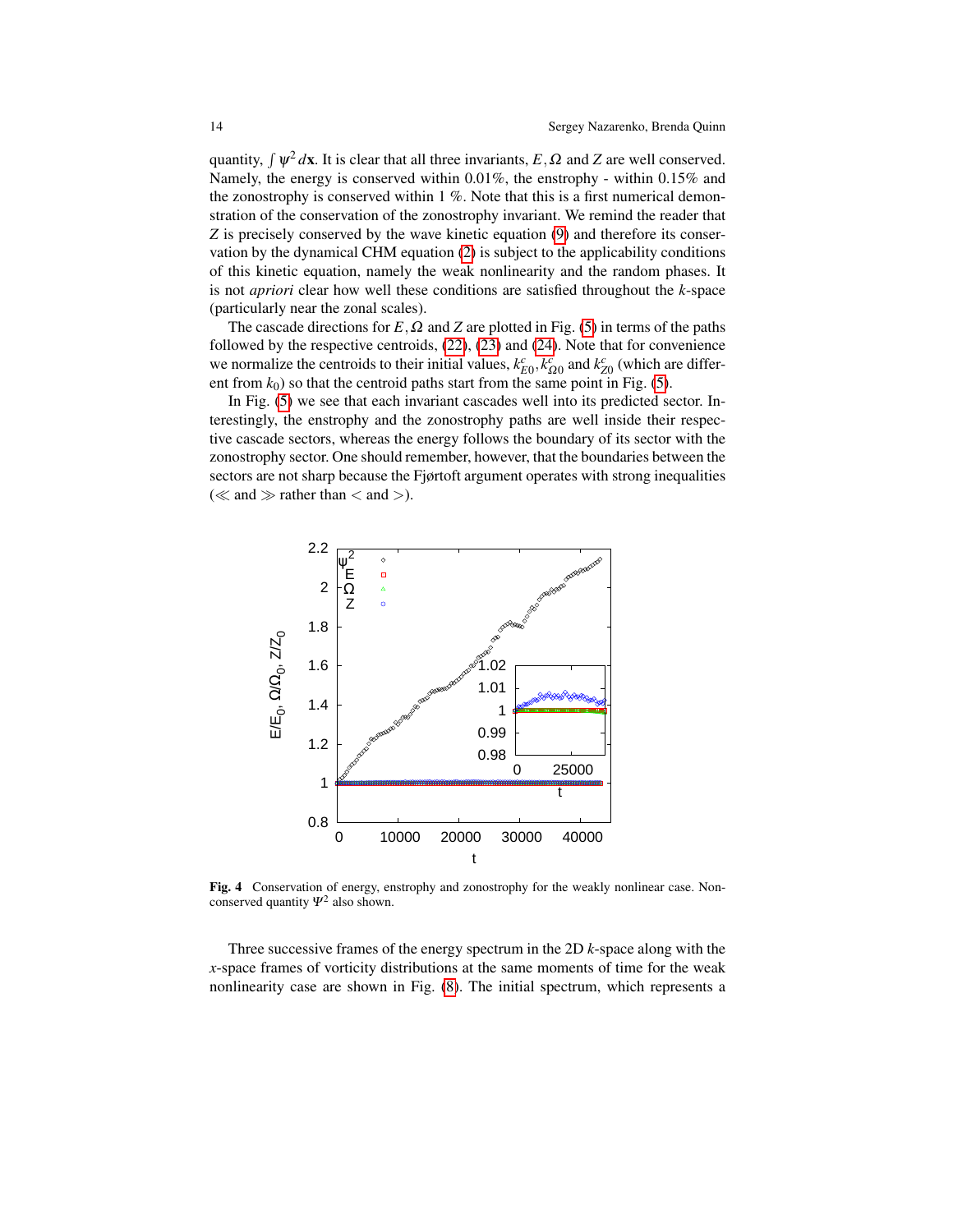

<span id="page-15-0"></span>Fig. 5 The cascades of energy, enstrophy and zonostrophy for the weakly nonlinear case, tracked by their centroids.

gaussian spot centered at  $k_0$  and its mirror image, is seen to grow "arms" toward the coordinate origin, so that a closed "ring" forms and then starts shrinking in size. The ring is suggestive of the dumb-bell shape (when complemented with the other half of the distribution at  $k_x < 0$ , although the similarity is only visual rather than quantitative, because the nonlinearity is quite small. Presumably, the growing of arms and the ring shrinking are indicative of the structure of the anisotropic inverse energy cascade process. On the respective vorticity *x*-plots, we see initial dominant shortwave components propagating at  $\pm 45^{\circ}$  (corresponding to the position of the initial maxima in the spectrum) which in time evolve into a more disordered turbulent state with a predominant zonal orientation.

## *6.4 Strongly Nonlinear case*

For this case,  $\sigma \sim 1 - 2$  so that the initial turbulence is near the boundary of the dumb-bell. Fig. [\(6\)](#page-16-0) shows the conservation of each invariant. While the energy and enstrophy are still well conserved (the energy within 0.2% and the enstrophy - within 1.2%), the zonostrophy is not conserved initially. This is not surprising considering that the zonostrophy is only expected to be conserved if the nonlinearity is weak. What is more interesting, however, is that the zonostrophy growth saturates as time proceeds, so that the zonostrophy is rather well conserved in this case for large times. This suggests, as we argued before, that for large times the scales that support the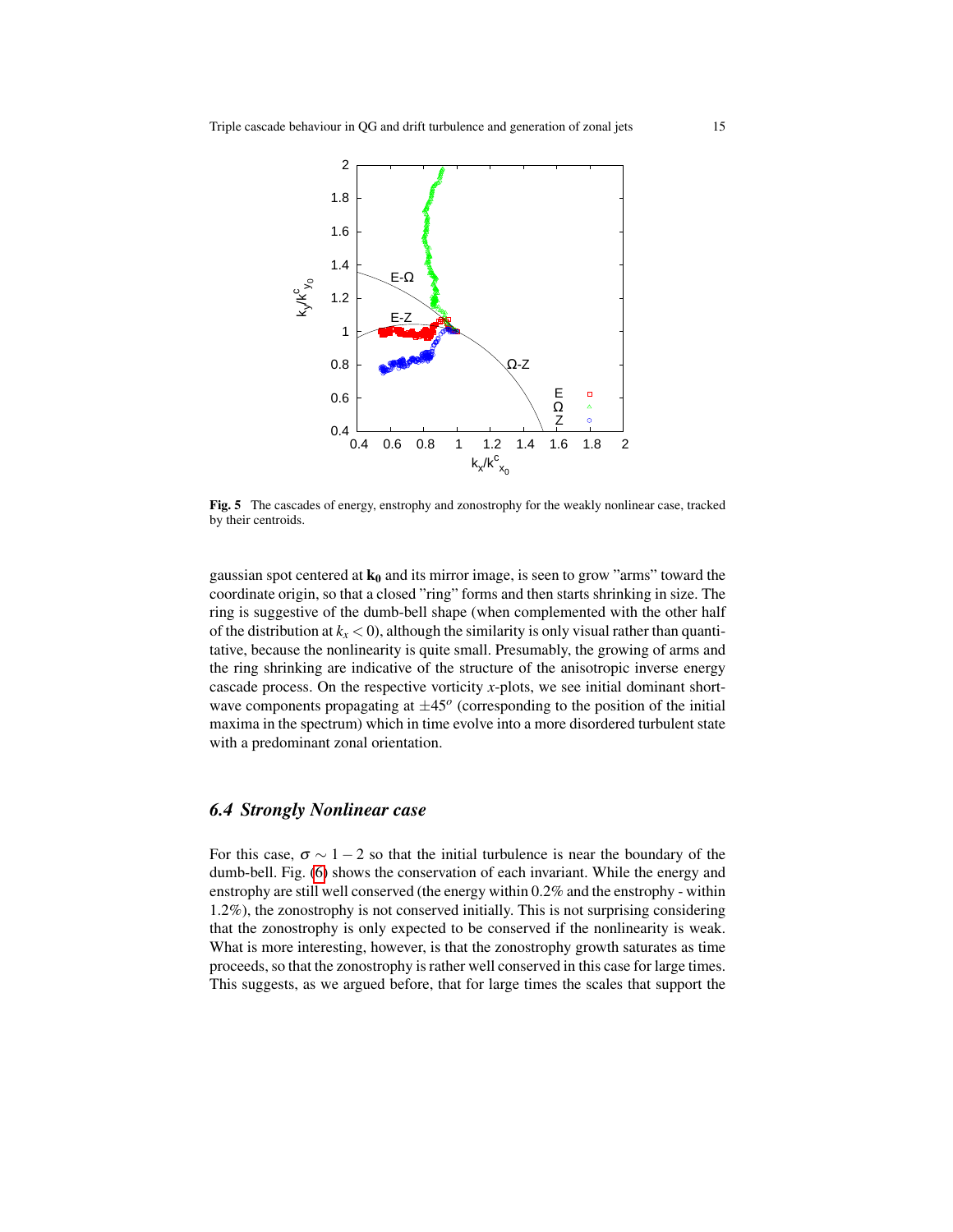zonostrophy invariant are weakly nonlinear, even though the energy scales probably remain moderately nonlinear, and the enstrophy scales are definitely strongly nonlinear.

The cascade paths for  $E, \Omega$  and  $Z$  in terms of the respective centroids are plotted in Fig. [\(7\)](#page-17-0). Once again we see a picture which is similar to the one already observed for the weakly nonlinear case: the enstrophy and the zonostrophy cascades lie well inside their respective theoretically predicted sectors, and the energy cascade follows the boundary of its sector. It is quite possible that the energy path lies in the "critically balanced" scales where the nonlinear and the linear time scales are of the same order. However the measurement of the nonlinear time scale is quite ambiguous and it is still unclear if the critical balance approach can be formulated in a more precise way in this case. In any case, one can clearly see that even in this strongly nonlinear case the zonostrophy invariant is conserved for large times, and that the triple cascade picture predicted using this invariant provides a reasonable description of the turbulence evolution and explanation of the zonal jet formation.

We have also looked at the energy spectra in the 2D wavenumber space and at the 2D vorticity distributions on the *x*-plane evolving in time, see Fig. [\(9\)](#page-19-0). The essential features of the evolution of these distributions appeared to be remarkably similar to the ones of the weakly nonlinear case, with somewhat more evident zonal jets at later times. This can be explained by the fact that the strongly nonlinear systems evolve faster than the weakly nonlinear ones, so that what we see here is a more advanced stage of zonation.



<span id="page-16-0"></span>Fig. 6 Conservation of energy, enstrophy and zonostrophy for the strongly nonlinear case. Nonconserved quantity  $\Psi^2$  also shown.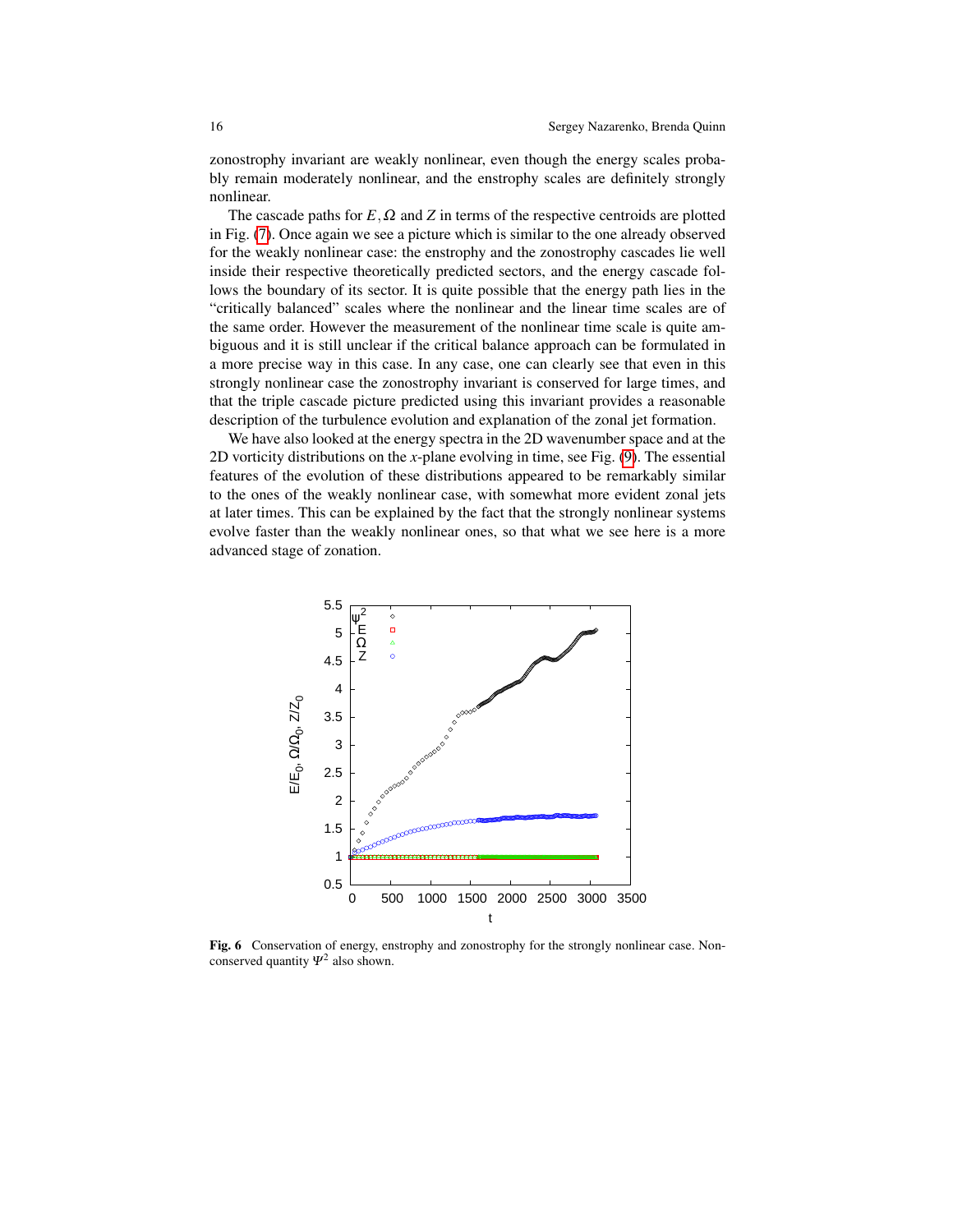

<span id="page-17-0"></span>Fig. 7 The cascades of energy, enstrophy and zonostrophy for the strongly nonlinear case, tracked by their centroids.

# 7 SUMMARY

In the present paper the generalized Fjørtoft argument was used to predict a triple cascade behaviour of the CHM turbulence, in which the energy, the enstrophy and the zonostrophy are cascading into their respective non-intersecting sectors in the scale space. These cascades are anisotropic and the energy cascade is predicted to be directed to the zonal scales, which provides a physical explanation and the character of the formation of the zonal jets in such systems.

The zonostrophy conservation, as well as the triple cascade picture, were tested numerically for the cases of both weak and strong initial nonlinearities. The zonostrophy invariant was shown to be well conserved in the weakly nonlinear case. Moreover, the zonostrophy conservation was also observed for the case with strong initial nonlinearity after a transient non-conservative time interval. Presumably, this is because the zonostrophy moves in time to the scales that are weakly nonlinear (even though the energy and the enstrophy remain in the strongly nonlinear parts of the Fourier space). Using the energy, the enstrophy and the zonostrophy centroids for tracking the transfers of these invariants in the Fourier space, we demonstrated that all the three invariants cascade as prescribed by the triple cascade Fjørtoft argument in both the weakly nonlinear and in the strongly nonlinear cases. The energy appears to be somewhat special among the three invariants in that it tends to cas-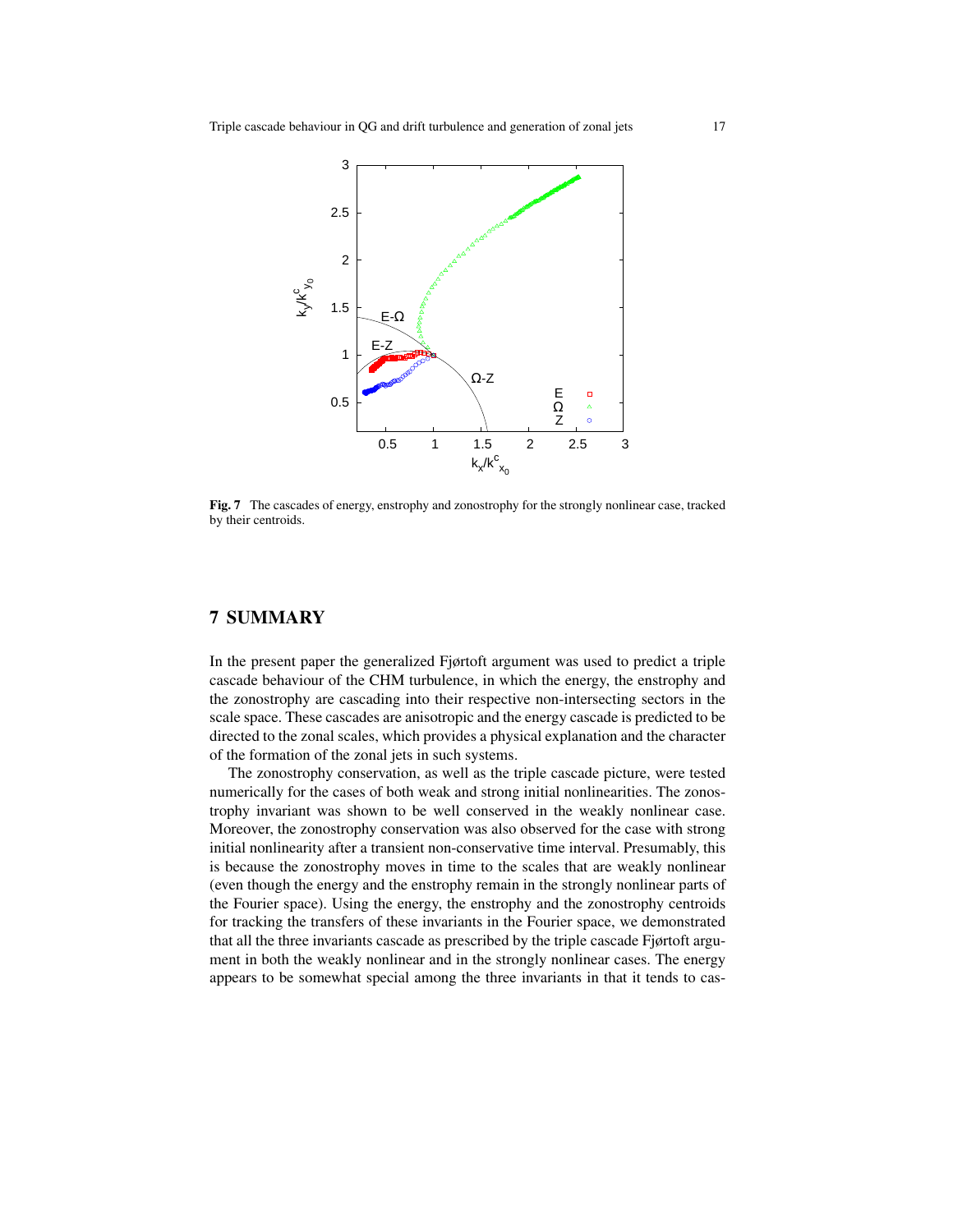

<span id="page-18-0"></span>Fig. 8 Contour plots of the 2*D* energy spectrum in *k*-space (left) and corresponding contours of vorticity in *x*-space (right) for the weakly nonlinear case.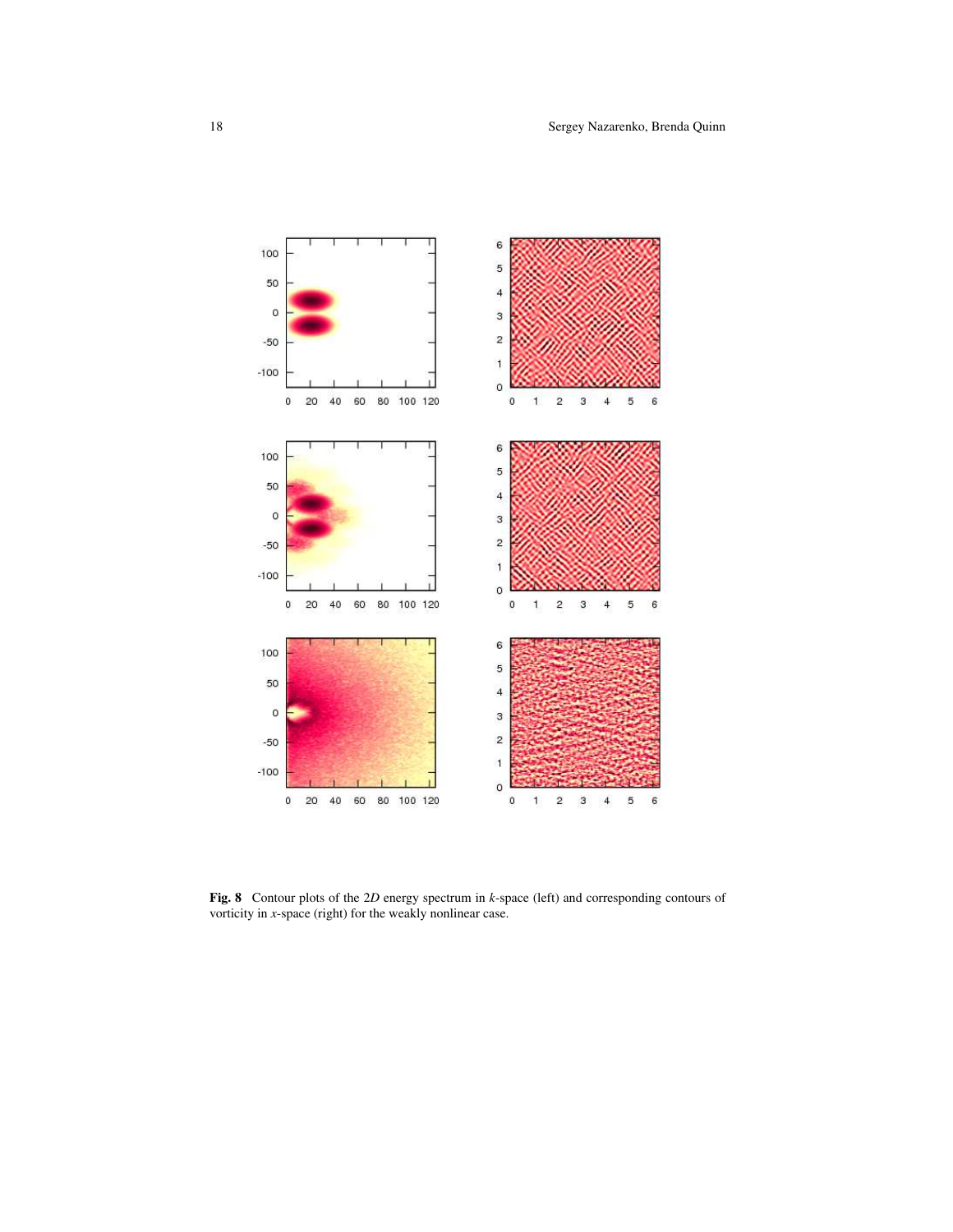

<span id="page-19-0"></span>Fig. 9 Contour plots of the 2*D* energy spectrum in *k*-space (left) and corresponding contours of vorticity in  $x$ -space (right) for the strongly nonlinear case.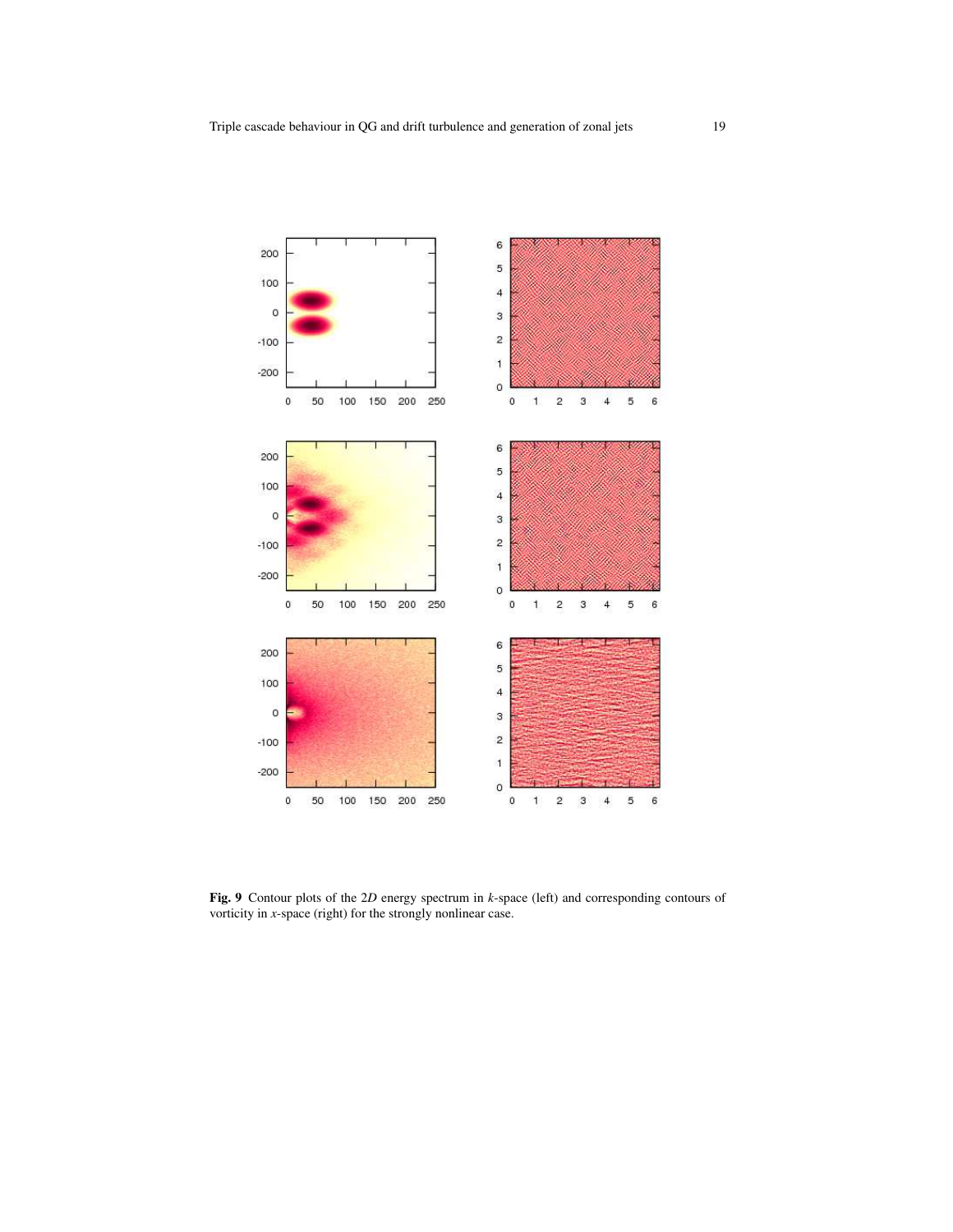cade along the edge of the sector allowed by the Fjørtoft argument, namely along the curve  $k \propto k_x^{1/3}$ .

We believe that further studies would be helpful, both theoretical and numerical, for establishing the conditions under which the zonostrophy is conserved, in particular finding out the extent to which the statistical properties of the system (e.g. random phases) are important in addition to weak nonlinearity of the zonostrophy supporting scales. It would be also interesting to study the behaviour of zonostrophy in the other setups within the CHM model, e.g. the modulational instability and truncated systems of coupled resonant triads.

Acknowledgements We acknowledge stimulating discussions with Alexander Balk, Peter Bartello, David Dritschel, Volker Naulin and Peter Rhines, whose comments and suggestions we greatly appreciate. Our special thanks to Colm Connaughton, who helped developing the numerical code, and to Gregory Eyink, who proposed using Cauchy-Schwartz inequality for proving the inequalities involving the centroids.

### References

- <span id="page-20-0"></span>1. Balk, A.M., Nazarenko, S.V. and Zakharov, V.E.: On the structure of the Rossby/drift turbulence and zonal flows. Proceedings of the International Symposium "Generation of Large-Scale Structures in Continuous Media", Perm-Moscow, USSR, 34–35 (1990).
- <span id="page-20-1"></span>2. Balk, A.M., Nazarenko, S.V. and Zakharov, V.E.: New Invariant for Drift Turbulence. Physics Letters A 152, 276–280 (1991)
- <span id="page-20-6"></span>3. Gill, A.E.: Atmosphere - Ocean Dynamics. Academic Press, New York (1982)
- <span id="page-20-2"></span>4. Simon, A. A.: The structure and temporal stability of Jupiter's zonal winds: A study of the north tropical region. Icarus 141, 29 (1999).
- <span id="page-20-3"></span>5. Sanchez-Lavega, A., Rojas, J. F. and Sada, P. V.: Saturn's zonal winds at cloud level. Icarus 47, 405 (2000).
- <span id="page-20-4"></span>6. Galperin, B., Nakano, H., Huang ,H.-P. and Sukoriansky, S.: The ubiquitous zonal jets in the atmospheres of giant planets and Earth's oceans. Geophys. Res. Lett. 131, (2004) L13303, doi:10.1029/2004GL019691.
- <span id="page-20-7"></span>7. Maximenko N.A., Melnichenko, O.V., Niiler, P.P. and Sasaki, H.: Stationary mesoscale jet-like features in the ocean. Geophys. Res. Lett. 135, (2008) L08603, doi:10.1029/2008GL033267.
- <span id="page-20-13"></span>8. Gill, A.E.: The stability on planetary waves on an infinite beta-plane. Geophys. Fluid Dyn. 6, 29-47 (1974).
- <span id="page-20-14"></span>9. Manin, D.Y. and Nazarenko, S.V.: Nonlinear interaction of small-scale Rossby waves with an intense large-scale zonal flow. Phys. Fluids. A 6, 1158-1167 (1994).
- <span id="page-20-5"></span>10. Lewis, J.M.: Clarifying the Dynamics of the General Circulation: Phillips's 1956 Experiment. Bulletin of the American Meterological Society 79 No. 1, (1988).
- <span id="page-20-9"></span>11. James, I.N.: Suppression of Baroclinic Instability in Horizontally Sheared Flows. J.Atmo.Sci., 44 No. 24, 3710 (1987).
- <span id="page-20-10"></span>12. Balk, A.M., Nazarenko, S.V. and Zakharov, V.E.: On the Nonlocal Turbulence of Drift Type Waves. Phys.Lett.A 146, 217–221 (1990);
- 13. Balk, A.M., Nazarenko, S.V. and Zakharov, V.E.: Nonlocal Drift Wave Turbulence. Sov.Phys.- JETP 71, 249–260 (1990).
- <span id="page-20-11"></span>14. Wagner, F. et al.: Phys. Rev. Lett. 49, 1408 (1982).
- <span id="page-20-8"></span>15. Diamond, P. H., Itoh, S.-I., Itoh, K. and Hahm, T. S.: Zonal flows in plasma - a review. Plasma Phys. Control. Fusion 47 No.5 R35–R161(2005).
- <span id="page-20-12"></span>16. Lorentz, E.N.: Barotropic instability of Rossby wave motion. J.Atmo.Sci. 29, 258–269 (1972).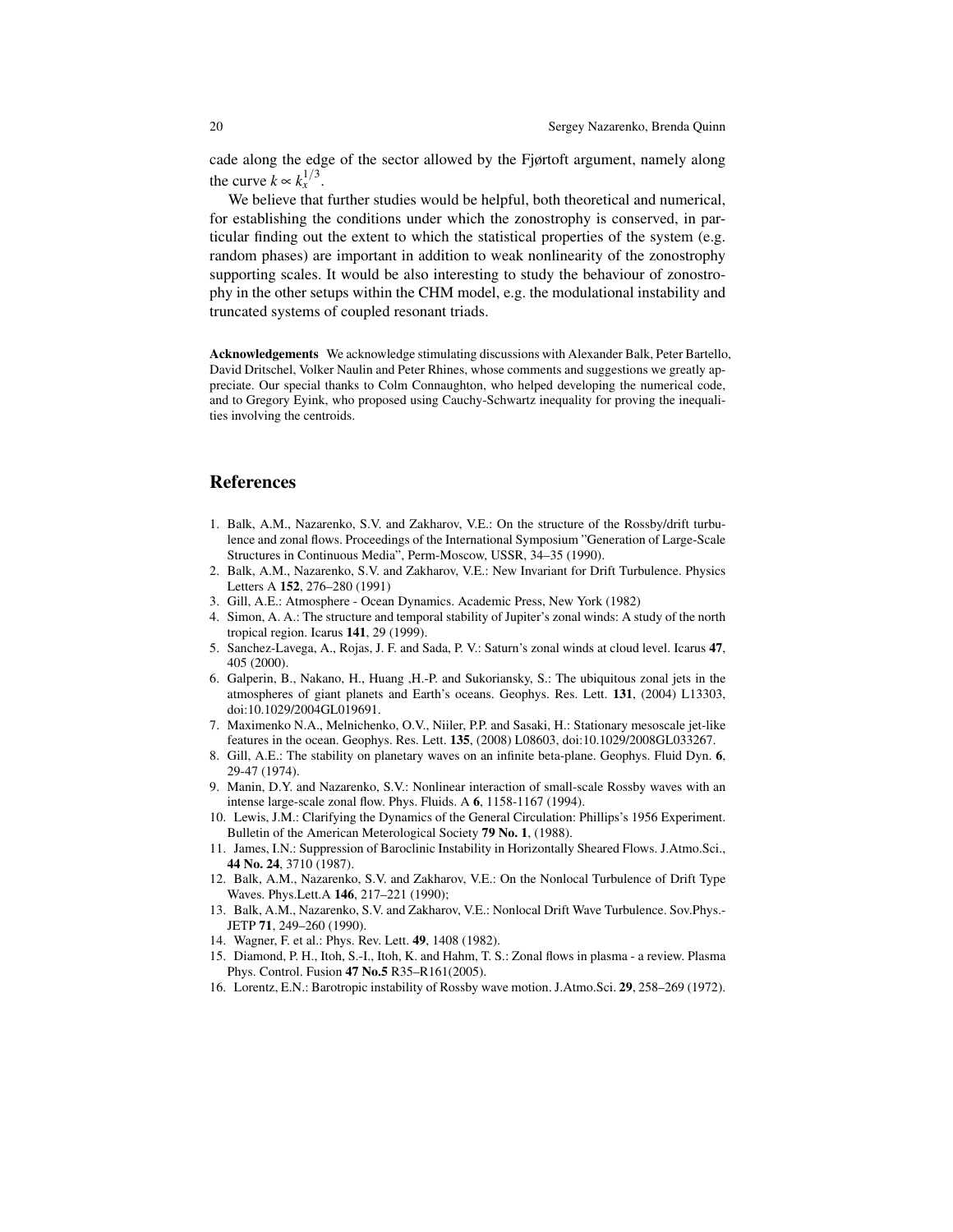- <span id="page-21-0"></span>17. Mima, K. and Lee, Y. C.: Modulational instability of strongly dispersive drift waves and formation of convective cells. Physics of Fluids 23, 105 (1980).
- <span id="page-21-1"></span>18. Smolyakov, A.I., Diamond, P.H. and Shevchenko, V.I.: Phys. Plasmas 7, 1349 (2000).
- <span id="page-21-2"></span>19. Onishchenko O.G., Pokhotelov O.A., Sagdeev R.Z. et al.: Nonlin. Processes Geophys. 11, 241 (2004).
- <span id="page-21-3"></span>20. Smolyakov, A.I. and Krasheninnikov, S. I.: Phys. Plasmas 15, 072302 (2008)
- <span id="page-21-4"></span>21. Connaughton, C., Nadiga, B., Nazarenko, S. and Quinn, B.: Modulational instability of Rossby and drift waves and generation of zonal jets, *in preparation.*
- <span id="page-21-5"></span>22. Williams, G. P.: Planetary circulations : Barotropic representation of Jovian and terrestrial turbulence. J. Atmos. Sci. 35, 1399–426 (1978)
- <span id="page-21-7"></span>23. Rhines, P.B.: Geostrophic Turbulence. Ann. Rev. Fluid Mech. 11, 401–441 (1979).
- <span id="page-21-8"></span>24. Fjørtoft, R.: On the changes in the spectral distribution of kinetic energy for two-dimensional non-divergent flow. Tellus 5, 225–230 (1953).
- <span id="page-21-9"></span>25. Kraichnan, R.H.: Phys. Fluids 10, 1417 (1967).
- <span id="page-21-6"></span>26. Rhines, P.: Waves and turbulence on a betaplane. J. Fluid Mech. 69, 417–443 (1975).
- <span id="page-21-10"></span>27. Balk, A.M.: A New Invariant for Rossby Wave Systems. Physics Letters A 155, 20–24 (1991).
- <span id="page-21-11"></span>28. Balk, A.M.: SIAM Review, 39 No. 1, 68–94 (1997).
- <span id="page-21-12"></span>29. Balk, A.M.: Angular distribution of Rossby wave energy. Physics Letters A 345, 154–160 (2005).
- <span id="page-21-13"></span>30. Charney, J. G.: On a physical basis for numerical prediction of large-scale motions in the atmosphere. J. Meteor. 6, 371–85 (1949).
- <span id="page-21-14"></span>31. Hasegawa, A. and Mima, K.: Pseudo-Three-Dimensional Turbulence in Magnetised Nonuniform Plasma. Phys. Fluids 21 1, 87–92 (1978).
- <span id="page-21-15"></span>32. Holloway, G.: Contrary roles of Planetary Wave Propagation in Atmospheric Predictability, in: Predictability of Fluid Motions edited by: Holloway, G. and West, B., 593–599, American Institute of Physics, New York, (1984).
- <span id="page-21-16"></span>33. Vallis, G. and Maltrud, M.: Generation of Mean flows and Jets on a β-Plane and over Topography. J.Phys. Oceanography 23, 1346–1362 (1993).
- <span id="page-21-17"></span>34. Goldreich, P. and Sridhar, S.:Toward a theory of interstellar turbulence. 2: Strong Alfvenic ´ turbulence. Astrophysical Journal, Part 1 (ISSN 0004-637X), 438 no. 2, 763–775 (1995).

#### Appendix A - Small-scale limit of Zonostrophy

The general expression for the zonostrophy density is given by [\[27\]](#page-21-10):

$$
\zeta = \arctan \frac{k_y - k_x \sqrt{3}}{\rho k^2} - \arctan \frac{k_y + k_x \sqrt{3}}{\rho k^2}
$$
 (26)

Expanding this expression in the powers of  $1/\rho$  up to ninth order, we get

$$
\zeta = -2\sqrt{3}\frac{k_x}{\rho k^2} + 2\sqrt{3}\frac{k_x}{\rho^3 k^4}
$$
  
\n
$$
-2\sqrt{3}\frac{k_x}{\rho^5 k^{10}}[k_y^4 + 6k_x^2 k_y^2 + \frac{9}{5}k_x^4]
$$
  
\n
$$
+2\sqrt{3}\frac{k_x}{\rho^7 k^{14}}[\frac{27}{7}k_x^6 + 27k_x^4 k_y^2 + 15k_x^2 k_y^4 + k_y^6]
$$
  
\n
$$
-2\sqrt{3}\frac{k_x}{\rho^9 k^{18}}[9k_x^8 + 108k_x^6 k_y^2 + 126k_x^4 k_y^4
$$
  
\n
$$
+28k_x^2 k_y^6 + k_y^8] + O(\rho^{-10}).
$$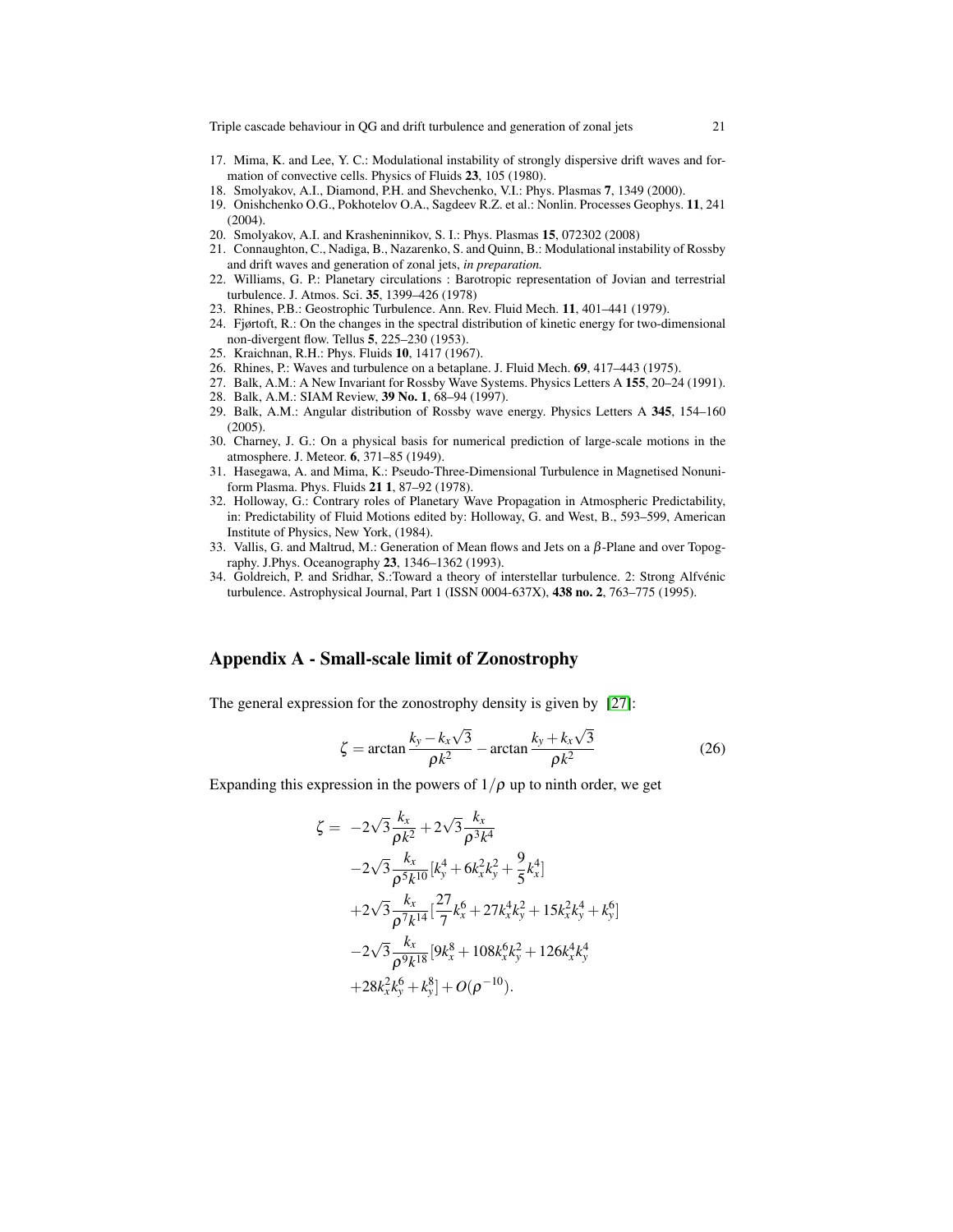We note that the Taylor expansion of the frequency  $\omega_k = -\beta/(k^2 + \rho^{-2})$  in the powers of  $1/\rho$  is

$$
\omega_k = \sum_{n=1}^{\infty} \omega^{(n)} = \sum_{n=1}^{\infty} \frac{(-1)^n \beta \rho^2 k_x}{(\rho k)^{2n}}.
$$
 (27)

We see that in the leading order  $\zeta = \frac{2\sqrt{3}}{\beta \rho} \omega_k$ , i.e. in the small-scale limit  $\zeta$  is proportional to the energy and not an independent invariant.

Thus, to find the truly independent invariant in the small-scale limit we must subtract this "energy" part. To have a simpler expression which is  $\rho$ -independent in the leading order, we will also multiply the result by  $-\frac{5\rho^5}{\sqrt{2}}$  $rac{3p^3}{8\sqrt{3}}$ . Re-defined this way, the zonostrophy invariant is

$$
\tilde{\zeta} = -\frac{5\rho^5}{8\sqrt{3}} (\zeta - 2\sqrt{3}\omega/\beta \rho) =
$$
\n
$$
k_x^3 \left( \frac{5k_y^2 + k_x^2}{k^{10}} - 5 \frac{5k_x^4 + 6k_x^2k_y^2 + 3k_y^4}{\rho^2 k^{14}} + 5 \frac{2k_x^8 + 26k_x^6k_y^2 + 30k_x^4k_y^4 + 6k_x^2k_y^2}{\rho^4 k^{18}} \right),
$$

which in the limit  $\rho \rightarrow \infty$  becomes the expression we were looking for,

$$
\tilde{\zeta} = k_x^3 \frac{k_x^2 + 5k_y^2}{k^{10}}.
$$
\n(28)

#### Appendix B - Fjørtoft argument in terms of the centroids.

Let us consider an evolving hydrodynamic 2D turbulence in the absence of forcing and dissipation. Here we will re-formulate the Fjørtoft argument in terms of the energy and enstrophy centroids in the *k* and *l* (i.e. scale) spaces. This formulation will be rigorous and quite useful for visualizing the directions of transfer of of the energy and the enstrophy. In contrast with the version of the Fjørtoft argument give in the main text, this formulation is for a non-dissipative turbulence rather than a forced/dissipated system.

The energy and the enstrophy *k*-centroids are defined respectively as

$$
k_E = \int_0^\infty k E_k \, dk / E,\tag{29}
$$

$$
k_{\Omega} = \int_0^\infty k^3 E_k dk / \Omega, \qquad (30)
$$

and the energy and the enstrophy *l*-centroids as defined respectively as

$$
l_E = \int_0^\infty k^{-1} E_k dk / E,\tag{31}
$$

$$
l_{\Omega} = \int_0^{\infty} k E_k dk / \Omega \equiv k_E E / \Omega, \qquad (32)
$$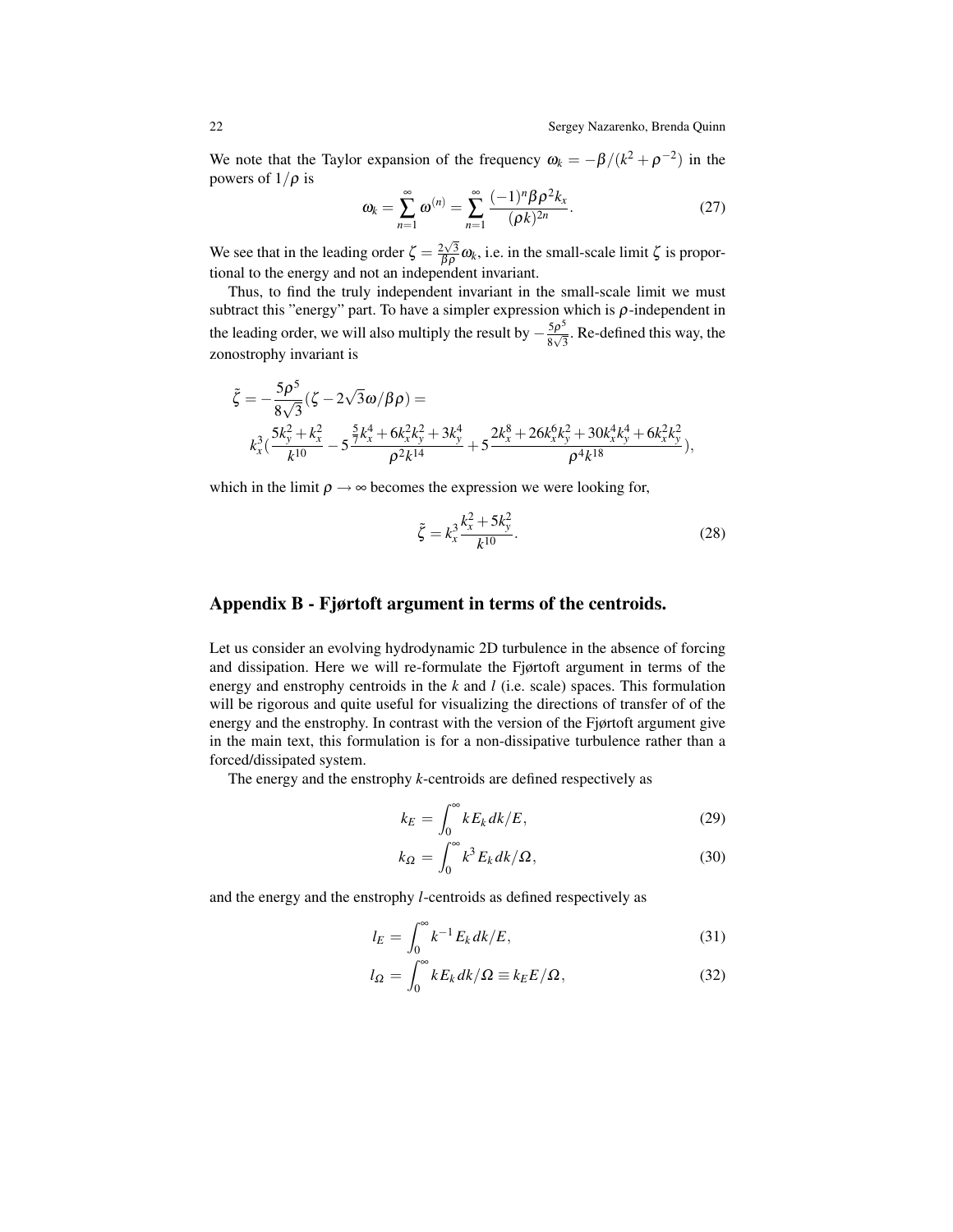Triple cascade behaviour in QG and drift turbulence and generation of zonal jets 23

where  $E_k$  is the 1D energy spectrum (i.e. the energy density in  $|k|$ ).

**Theorem 1.** Assuming that the integrals defining  $E, \Omega, k_E, k_\Omega, l_E$  and  $l_\Omega$  converge, *the following inequalities hold,*

<span id="page-23-1"></span>
$$
k_E \le \sqrt{\Omega/E},\tag{33}
$$

$$
k_{\Omega} \ge \sqrt{\Omega/E},\tag{34}
$$

$$
k_E k_\Omega \ge \Omega / E,\tag{35}
$$

$$
l_E \ge \sqrt{E/\Omega},\tag{36}
$$

$$
l_{\Omega} \le \sqrt{E/\Omega},\tag{37}
$$

$$
l_E l_\Omega \ge E/\Omega. \tag{38}
$$

We are going to prove this theorem using Cauchy-Schwartz inequality  $2$ , which states that

$$
\left| \int_0^{\infty} f(k)g(k) \, dk \right| \le \left| \int_0^{\infty} f^2(k) \, dk \right|^{1/2} \left| \int_0^{\infty} g^2(k) \, dk \right|^{1/2}
$$

for any functions  $f(k), g(k) \in L^2$ . We will only deal with positive functions, so the absolute value brackets may be omitted. Being in  $L^2$  in our case means that all the relevant integrals converge, as suggested in the statement of the problem.

First, let us consider integral  $\int kE \, dk$  and apply Cauchy-Schwartz inequality as follows,

$$
\int_0^{\infty} kE \, dk = \int_0^{\infty} (kE^{1/2})(E^{1/2}) \, dk \le \left(\int_0^{\infty} k^2 E \, dk\right)^{1/2} \left(\int_0^{\infty} E \, dk\right)^{1/2},
$$

which immediately yields [\(33\)](#page-23-1) and [\(37\)](#page-23-1).

Second, let us consider  $\Omega = \int k^2 E \, dk$  and split it as,

$$
\int_0^{\infty} k^2 E \, dk = \int_0^{\infty} (k^{3/2} E^{1/2}) (k^{1/2} E^{1/2}) \, dk \le \left( \int_0^{\infty} k^3 E \, dk \right)^{1/2} \left( \int_0^{\infty} k E \, dk \right)^{1/2},
$$

which immediately yields [\(35\)](#page-23-1). Combining [\(35\)](#page-23-1) with [\(33\)](#page-23-1) gives [\(34\)](#page-23-1).

Now, let us split  $\int kE \, dk$  in a different way,

$$
\int_0^\infty kE\,dk = \int_0^\infty (k^{3/2} E^{1/2})(k^{-1/2} E^{1/2})\,dk \le \left(\int_0^\infty k^3 E\,dk\right)^{1/2} \left(\int_0^\infty k^{-1} E\,dk\right)^{1/2},
$$

which immediately yields [\(38\)](#page-23-1). Combining [\(38\)](#page-23-1) with [\(37\)](#page-23-1) gives [\(36\)](#page-23-1).

We see that according to inequalities [\(33\)](#page-23-1) and [\(34\)](#page-23-1), during the system's evolution the energy centroid  $k_E(t)$  is bounded from above and the enstrophy centroid  $k_{\Omega}(t)$ 

<span id="page-23-0"></span><sup>&</sup>lt;sup>2</sup> The suggestion to use the Cauchy-Schwartz inequality for reformulating the Fjørtoft argument in terms of the centroids was made to us by Gregory Eyink during the INI workshop the proceedings of which are published in this book.